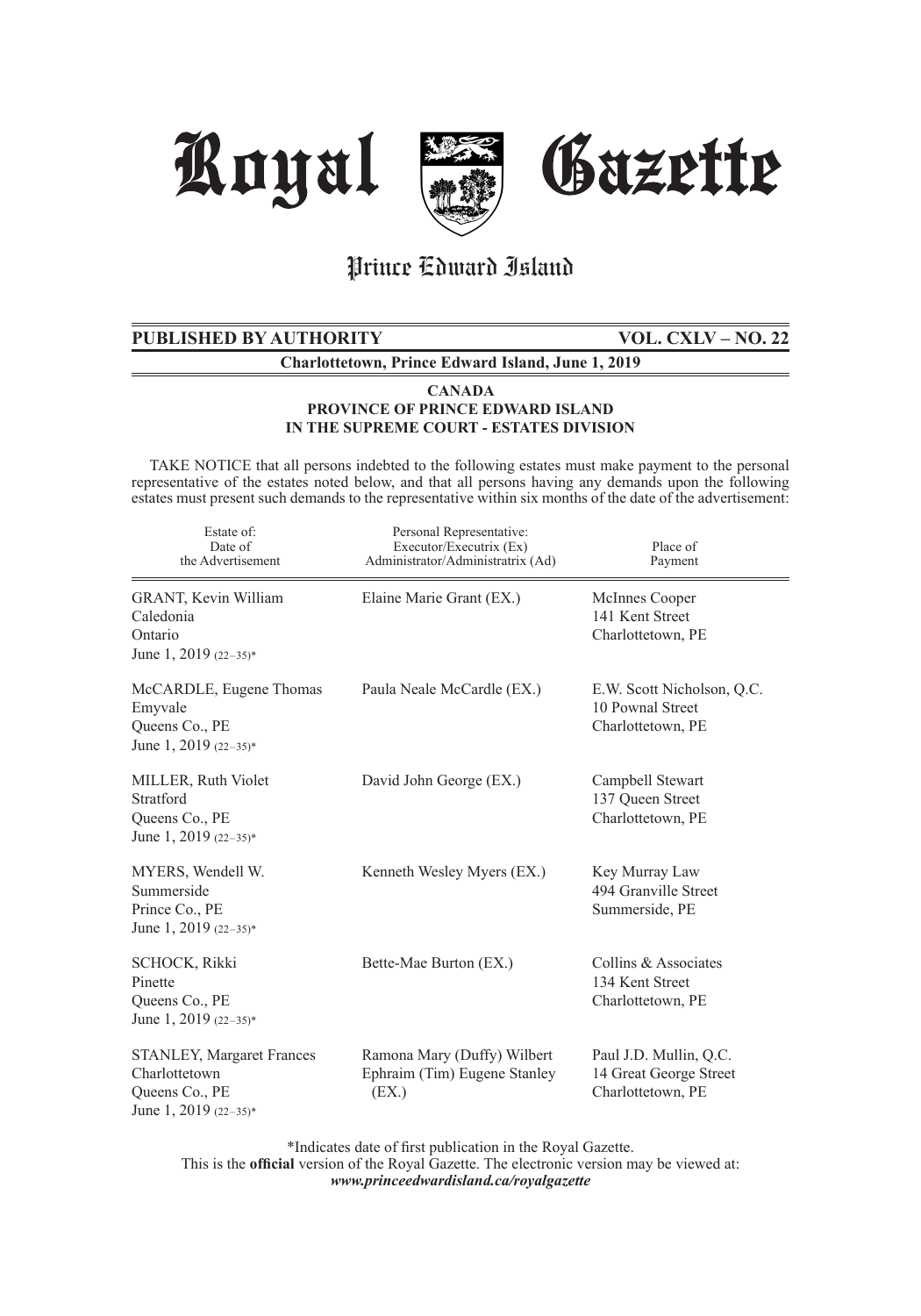TAKE NOTICE that all persons indebted to the following estates must make payment to the personal representative of the estates noted below, and that all persons having any demands upon the following estates must present such demands to the representative within six months of the date of the advertisement:

| Estate of:<br>Date of<br>the Advertisement                                                               | Personal Representative:<br>Executor/Executrix (Ex)<br>Administrator/Administratrix (Ad) | Place of<br>Payment                                                  |
|----------------------------------------------------------------------------------------------------------|------------------------------------------------------------------------------------------|----------------------------------------------------------------------|
| GARD, Lorna Ivy<br>Mill River East<br>Prince Co., PE<br>May 25, 2019 (21-34)                             | Donna Dumville (EX.)<br>Jeffery Gard (EX.)<br>Lloydia Smallman (EX.)                     | Cox & Palmer<br>250 Water Street<br>Summerside, PE                   |
| MacLEOD, Thelma Jessie<br><b>Belfast</b><br>Queens Co., PE<br>May 25, 2019 (21-34)                       | Lynn Holmes (EX.)                                                                        | HBC Law Corp.<br>25 Queen Street<br>Charlottetown, PE                |
| MacPHAIL, Lester<br>Cornwall<br>Queens Co., PE<br>May 25, 2019 (21-34)                                   | Aidan Sheridan (EX.)                                                                     | Carr, Stevenson & MacKay<br>65 Queen Street<br>Charlottetown, PE     |
| POULIN, Pierre Joseph Paul<br>Bedeque<br>Prince Co., PE<br>May 25, 2019 (21-34)                          | Ross Mitchell Drummond (EX.)                                                             | McCabe Law<br>193 Arnett Avenue<br>Summerside, PE                    |
| DUHAMEL, Claudette Marie<br>Evelyn<br>Woodstock<br>Prince Co., PE<br>May 25, 2019 (21-34)                | Carlos Alexander Gabriel McClair<br>(AD.)                                                | Carlos A.G. McClair<br>37841 Western Road<br>Woodstock, PE           |
| MacNAIR, Marilyn Deborah<br>(also known as Deborah MacNair)<br>Ottawa<br>Ontario<br>May 25, 2019 (21-34) | Douglas D. Buchmayer (AD.)                                                               | McLellan Brennan<br>37 Central Street<br>Summerside, PE              |
| WARD, Marjolaine<br>Alberton<br>Prince Co., PE<br>May 25, 2019 (21-34)                                   | Ken Mathieu Beaudin (AD.)                                                                | Ken Mathieu Beaudin<br>22-1701 Sainte-Catherine East<br>Montreal, QC |
| BELL, Joseph Brendan<br>Charlottetown<br>Queens Co., PE<br>May 18, 2019 (20-33)                          | J. Scott MacKenzie (EX.)                                                                 | <b>Stewart McKelvey</b><br>65 Grafton Street<br>Charlottetown, PE    |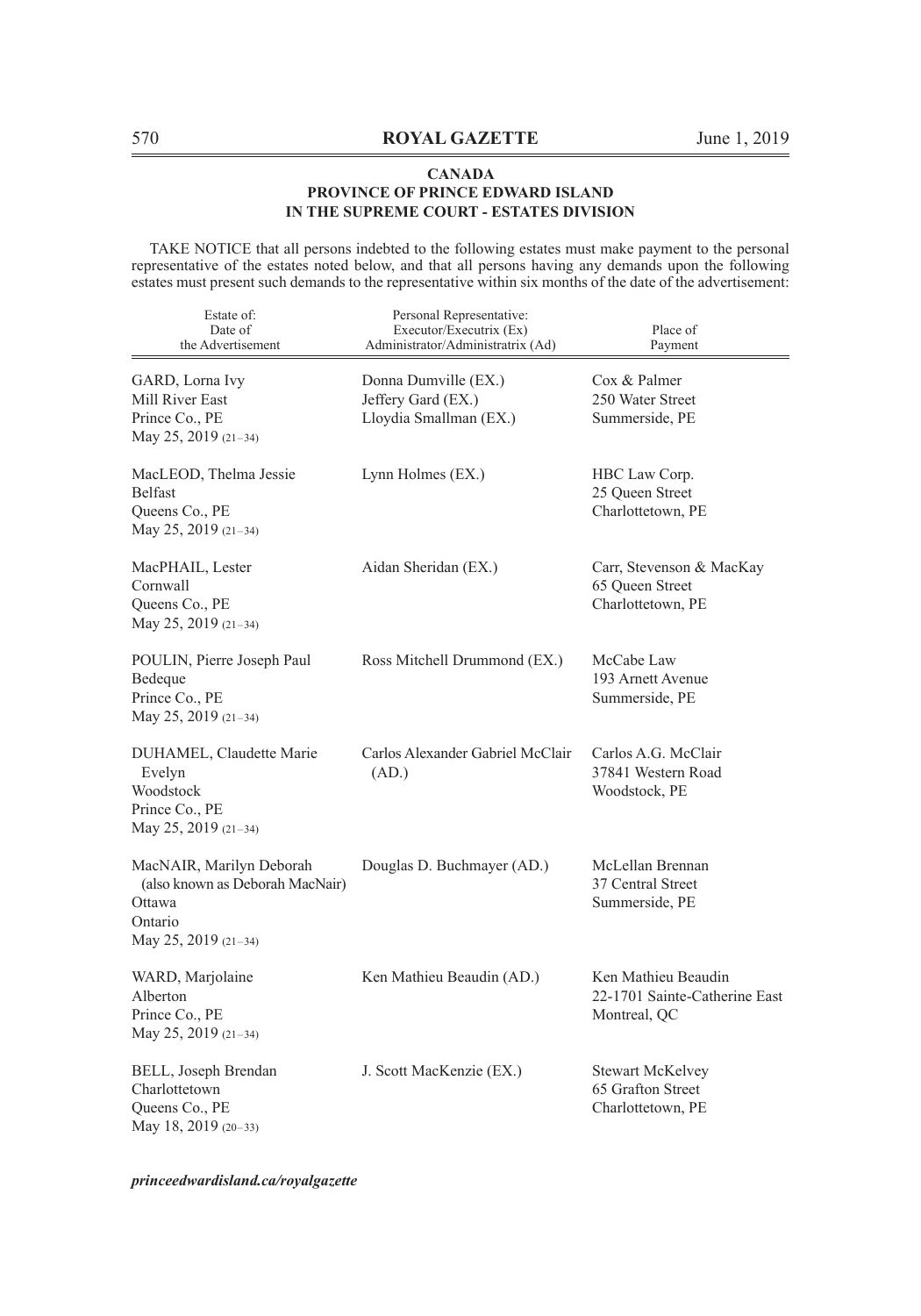TAKE NOTICE that all persons indebted to the following estates must make payment to the personal representative of the estates noted below, and that all persons having any demands upon the following estates must present such demands to the representative within six months of the date of the advertisement:

| Estate of:<br>Date of<br>the Advertisement                                                                         | Personal Representative:<br>Executor/Executrix (Ex)<br>Administrator/Administratrix (Ad)          | Place of<br>Payment                                               |
|--------------------------------------------------------------------------------------------------------------------|---------------------------------------------------------------------------------------------------|-------------------------------------------------------------------|
| BRUDETT, Lorna Dawn<br>Charlottetown<br>Queens Co., PE<br>May 18, 2019 (20-33)                                     | Oliver Tweel (EX.)                                                                                | T. Daniel Tweel<br>105 Kent Street<br>Charlottetown, PE           |
| CAMPBELL, Mildred Eileen<br>Charlottetown<br>Queens Co., PE<br>May 18, 2019 (20-33)                                | David Michael Campbell (EX.)                                                                      | Campbell Lea<br>65 Water Street<br>Charlottetown, PE              |
| CARDWELL, Lorena Mary<br>Crapaud<br>Queens Co., PE<br>May 18, 2019 (20-33)                                         | Joseph Camillus Gillis (EX.)                                                                      | McCabe Law<br>193 Arnett Avenue<br>Summerside, PE                 |
| CONNICK, Audrey Vivian<br>Charlottetown<br>Queens Co., PE<br>May 18, 2019 (20-33)                                  | Jill Connick (EX.)                                                                                | Campbell Stewart<br>137 Queen Street<br>Charlottetown, PE         |
| CONNOLLY, J. Ray (also known<br>as James Raymond Connolly)<br>Summerside<br>Prince Co., PE<br>May 18, 2019 (20-33) | James David Connolly (EX.)                                                                        | Cox & Palmer<br>97 Oueen Street<br>Charlottetown, PE              |
| DALZIEL, Robert Lloyd<br>Cornwall<br>Queens Co., PE<br>May 18, 2019 (20-33)                                        | Susan Priscilla Dalziel (EX.)<br>Anne Louise Dalziel Singer (EX.)<br>Stephen Robert Dalziel (EX.) | <b>Stewart McKelvey</b><br>65 Grafton Street<br>Charlottetown, PE |
| DUNSFORD, Beverly E.<br>Stratford (Formerly Hampton)<br>Queens Co., PE<br>May 18, 2019 (20-33)                     | Barbara Lawlor (EX.)                                                                              | Key Murray Law<br>119 Queen Street<br>Charlottetown, PE           |
| GAUDET, Margaret Rita<br>Charlottetown<br>Queens Co., PE<br>May 18, 2019 (20-33)                                   | Linda Callard (EX.)                                                                               | Cox & Palmer<br>97 Oueen Street<br>Charlottetown, PE              |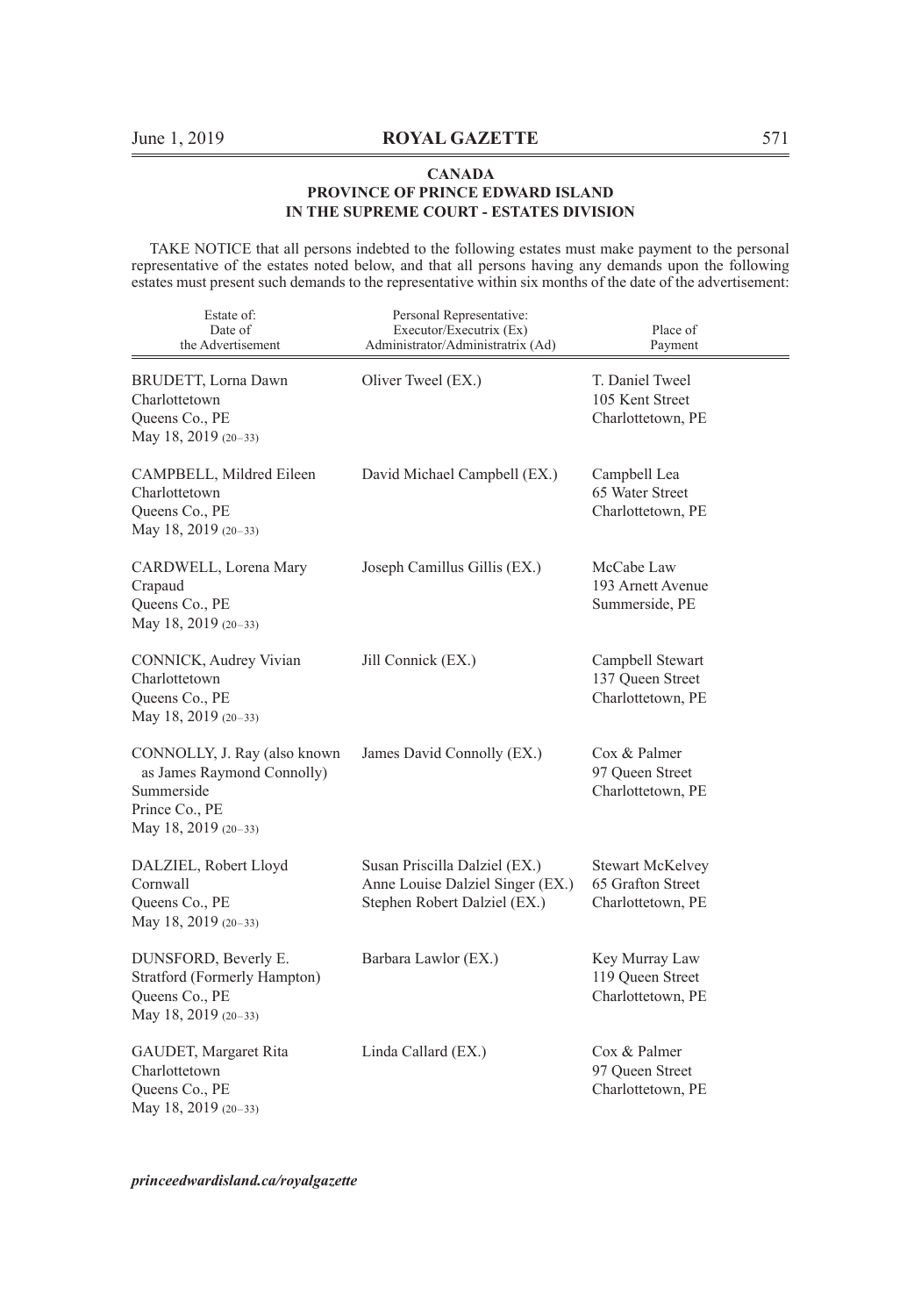TAKE NOTICE that all persons indebted to the following estates must make payment to the personal representative of the estates noted below, and that all persons having any demands upon the following estates must present such demands to the representative within six months of the date of the advertisement:

| Estate of:<br>Date of<br>the Advertisement                                                                                     | Personal Representative:<br>Executor/Executrix (Ex)<br>Administrator/Administratrix (Ad) | Place of<br>Payment                                           |
|--------------------------------------------------------------------------------------------------------------------------------|------------------------------------------------------------------------------------------|---------------------------------------------------------------|
| GLENNISTER, Colin Bruce<br>Oshawa<br>Ontario<br>May 18, 2019 (20-33)                                                           | Linda (Lin) L. Glennister (EX.)                                                          | Catherine M. Parkman<br>PO Box 1056<br>Charlottetown, PE      |
| JACKSON, Rita Mae<br>Charlottetown<br>Queens Co., PE<br>May 18, 2019 (20-33)                                                   | David Jackson (EX.)                                                                      | Cox & Palmer<br>97 Oueen Street<br>Charlottetown, PE          |
| JOHNSTON, David R.<br>Summerside<br>Prince Co., PE<br>May 18, 2019 (20-33)                                                     | Barry Johnston (EX.)<br>Joseph Robert George Perreault<br>(EX.)                          | Key Murray Law<br>494 Granville Street<br>Summerside, PE      |
| MacEACHERN, Randall Strang<br>Rice Point<br>Queens Co., PE<br>May 18, 2019 (20-33)                                             | Earla Mae Moore (EX.)                                                                    | Robert R. MacArthur<br>3291 West River Road<br>Long Creek, PE |
| <b>MOSHER, Albert Charles</b><br>Charlottetown<br>Queens Co., PE<br>(Formerly Lakeside, Kings Co., PE)<br>May 18, 2019 (20-33) | Vivian Mosher (EX.)<br>Sylvia Helena Shaw (EX.)                                          | Boardwalk Law<br>20 Great George Street<br>Charlottetown, PE  |
| GALLANT, Joseph Leroy<br>North Rustico<br>Queens Co., PE<br>May 18, 2019 (20-33)                                               | Carl Gallant (AD.)<br>Mary Lynn Gallant (AD.)                                            | Cox & Palmer<br>97 Queen Street<br>Charlottetown, PE          |
| GALLANT, Rose Marie<br>North Rustico<br>Queens Co., PE<br>May 18, 2019 (20-33)                                                 | Carl Gallant (AD.)<br>Mary Lynn Gallant (AD.)                                            | Cox & Palmer<br>97 Queen Street<br>Charlottetown, PE          |
| CONRAD, Reah H. (also known<br>as Reah Howatt Conrad)<br>Crapaud<br>Queens Co., PE<br>May 11, 2019 (19-32)                     | Carl E. Conrad (EX.)                                                                     | Cox & Palmer<br>250 Water Street<br>Summerside, PE            |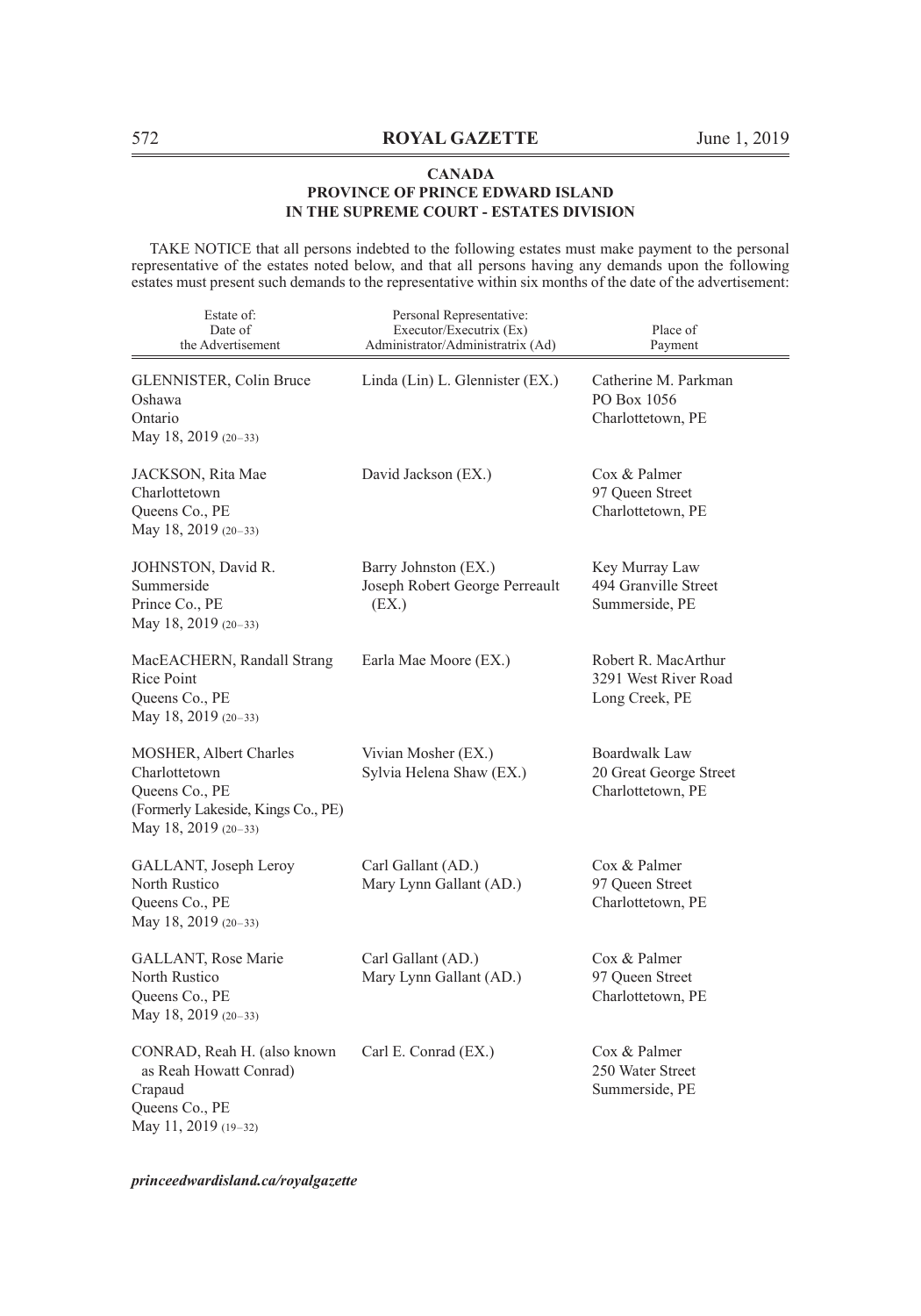TAKE NOTICE that all persons indebted to the following estates must make payment to the personal representative of the estates noted below, and that all persons having any demands upon the following estates must present such demands to the representative within six months of the date of the advertisement:

| Estate of:<br>Date of<br>the Advertisement                                                                                                       | Personal Representative:<br>Executor/Executrix (Ex)<br>Administrator/Administratrix (Ad)     | Place of<br>Payment                                                |
|--------------------------------------------------------------------------------------------------------------------------------------------------|----------------------------------------------------------------------------------------------|--------------------------------------------------------------------|
| DEWAR, Vera Elizabeth<br>Charlottetown<br>Queens Co., PE<br>May 11, 2019 (19-32)                                                                 | Preston D. R. Dewar (EX.)<br>Keith H. L. Dewar (EX.)                                         | Cox & Palmer<br>97 Queen Street<br>Charlottetown, PE               |
| DOYLE, Mary Martina<br>(also known as Martina Doyle)<br>Alberry Plains<br>Queens Co., PE<br>May 11, 2019 (19-32)                                 | Andrea Georgina Doyle (EX.)<br>John Urban Clifford Doyle (EX.)<br>Sharon Marlene White (EX.) | Cox & Palmer<br>4A Riverside Drive<br>Montague, PE                 |
| HARRIS, Donald Clayton<br>Charlottetown<br>Queens Co., PE<br>May 11, 2019 (19-32)                                                                | Pamela Lynn MacLean (EX.)                                                                    | Birt & McNeill<br>138 St. Peters Road<br>Charlottetown, PE         |
| JENKINS, Rollin Charles<br>Souris West<br>Kings Co., PE<br>May 11, 2019 (19-32)                                                                  | Robert (Robbie) Carl Jenkins<br>(EX.)                                                        | Allen J. MacPhee Law Corp.<br>106 Main Street<br>Souris, PE        |
| MAYHEW, Lorne Newton<br>Summerside (Formerly Cornwall)<br>Prince Co., PE<br>May 11, 2019 (19-32)                                                 | Gordon Garth Mayhew (EX.)                                                                    | Robert R. MacArthur<br>3291 West River Rd.<br>Long Creek, PE       |
| TOOMBS, Annie Ruby Ellen<br>(also known as Ruby E. Toombs)<br>Stratford, Queens Co., PE<br>May 11, 2019 (19-32)                                  | Carl L. Toombs (EX.)<br>Merton A. Toombs (EX.)                                               | E.W. Scott Dickieson Q.C.<br>10 Pownal Street<br>Charlottetown, PE |
| STEWART, Debra Carole Darlene<br>(aka Debra Caroll Darlene Stewart)<br>Whitby<br>Ontario<br>May 11, 2019 (19-32)                                 | Timothy Brian Macri (AD.)                                                                    | Ian W. Bailey<br>513 B North River Rd.<br>Charlottetown, PE        |
| GILLIS, Wilfred Reginald (also<br>known as Dr. Wilfred Reginald<br>"Bunny" Gillis, MD)<br>Indian River, Prince Co., PE<br>April 27, 2019 (17-30) | June Mary Gillis (EX.)                                                                       | Cox & Palmer<br>250 Water Street<br>Summerside, PE                 |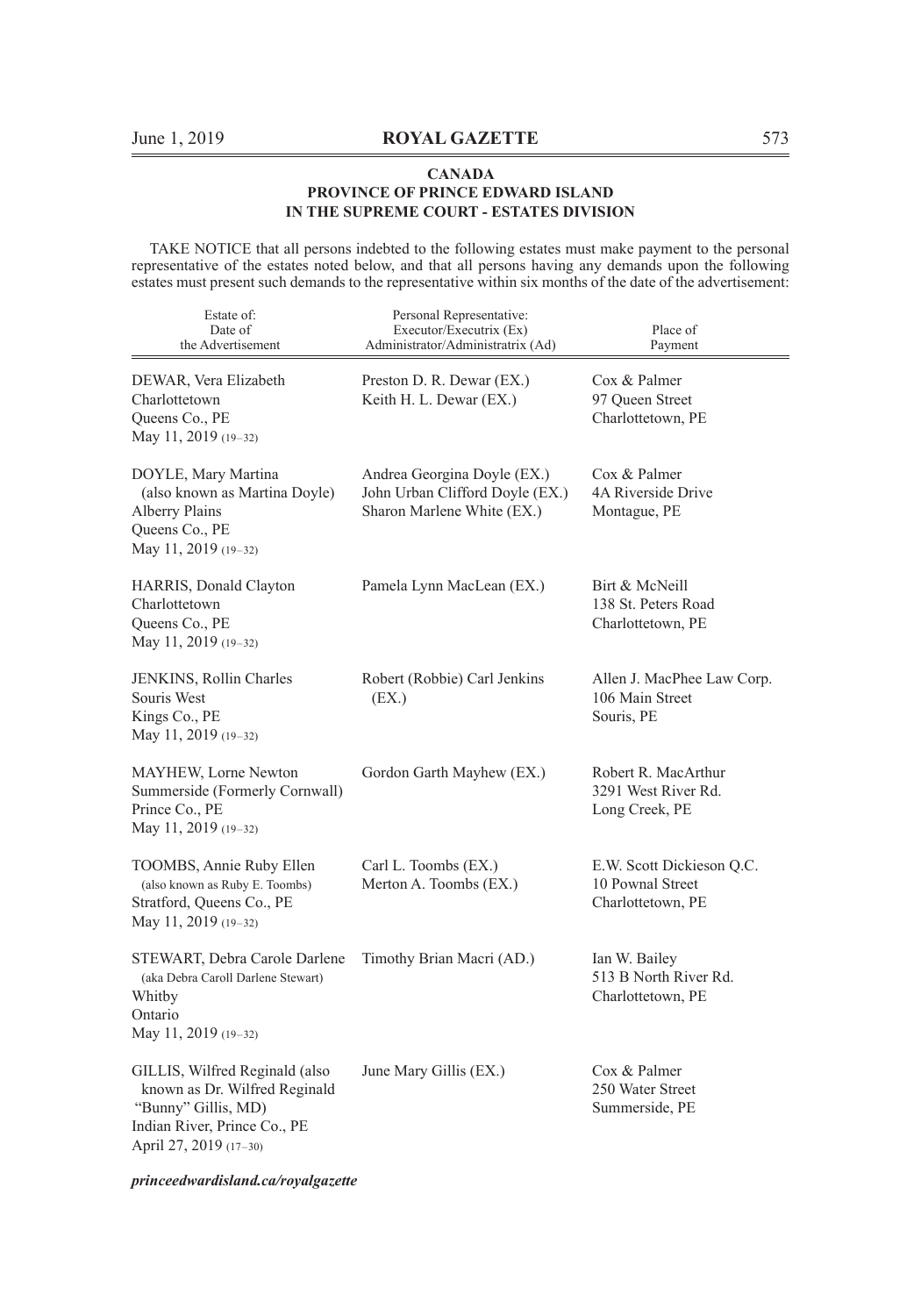TAKE NOTICE that all persons indebted to the following estates must make payment to the personal representative of the estates noted below, and that all persons having any demands upon the following estates must present such demands to the representative within six months of the date of the advertisement:

| Estate of:<br>Date of<br>the Advertisement                                                                                 | Personal Representative:<br>Executor/Executrix (Ex)<br>Administrator/Administratrix (Ad) | Place of<br>Payment                                               |
|----------------------------------------------------------------------------------------------------------------------------|------------------------------------------------------------------------------------------|-------------------------------------------------------------------|
| MacDONALD, Lucy Mae<br>Cornwall<br>Queens Co., PE<br>April 27, 2019 (17-30)                                                | Karen Ann Cheverie (EX.)<br>Michael Frederick MacDonald<br>(EX.)                         | Karen Ann Cheverie<br>546 York Point Road<br>Cornwall, PE         |
| McNEILL, J. Leonard (also<br>known as Leonard James McNeill)<br>Summerside<br>Prince Co., PE<br>April 27, 2019 (17-30)     | Mona Muttart (EX.)                                                                       | Cox & Palmer<br>250 Water Street<br>Summerside, PE                |
| PATE, Lex Allan<br>Sherbrooke<br>Prince Co., PE<br>April 27, 2019 (17-30)                                                  | Sharon O'Halloran (EX.)<br>Lindsay Rogers (EX.)                                          | Cox & Palmer<br>250 Water Street<br>Summerside, PE                |
| GALLANT, Joseph A. (also<br>known as Joseph Alfred Gallant)<br>Charlottetown<br>Queens Co., PE<br>April 20, 2019 (16-29)   | George Charles Gallant (EX.)                                                             | Cox & Palmer<br>97 Queen Street<br>Charlottetown, PE              |
| MITCHELL, Julia P. (also known<br>as Julia Patricia Mitchell)<br>Charlottetown<br>Queens Co., PE<br>April 20, 2019 (16-29) | John K. Mitchell (EX.)                                                                   | <b>Stewart McKelvey</b><br>65 Grafton Street<br>Charlottetown, PE |
| MacCOUBREY, George Allan<br>(aka Allan George MacCoubrey)<br><b>Bolton</b><br>Ontario<br>April 20, 2019 (16-29)            | Darcy MacCoubrey (EX.)                                                                   | Carr, Stevenson & MacKay<br>65 Queen Street<br>Charlottetown, PE  |
| MacDONALD, David Michael<br>James<br>Cornwall<br>Queens Co., PE<br>April 20, 2019 (16-29)                                  | Marie Louise Beatrice MacDonald<br>(EX.)                                                 | Birt & McNeill<br>138 St. Peters Road<br>Charlottetown, PE        |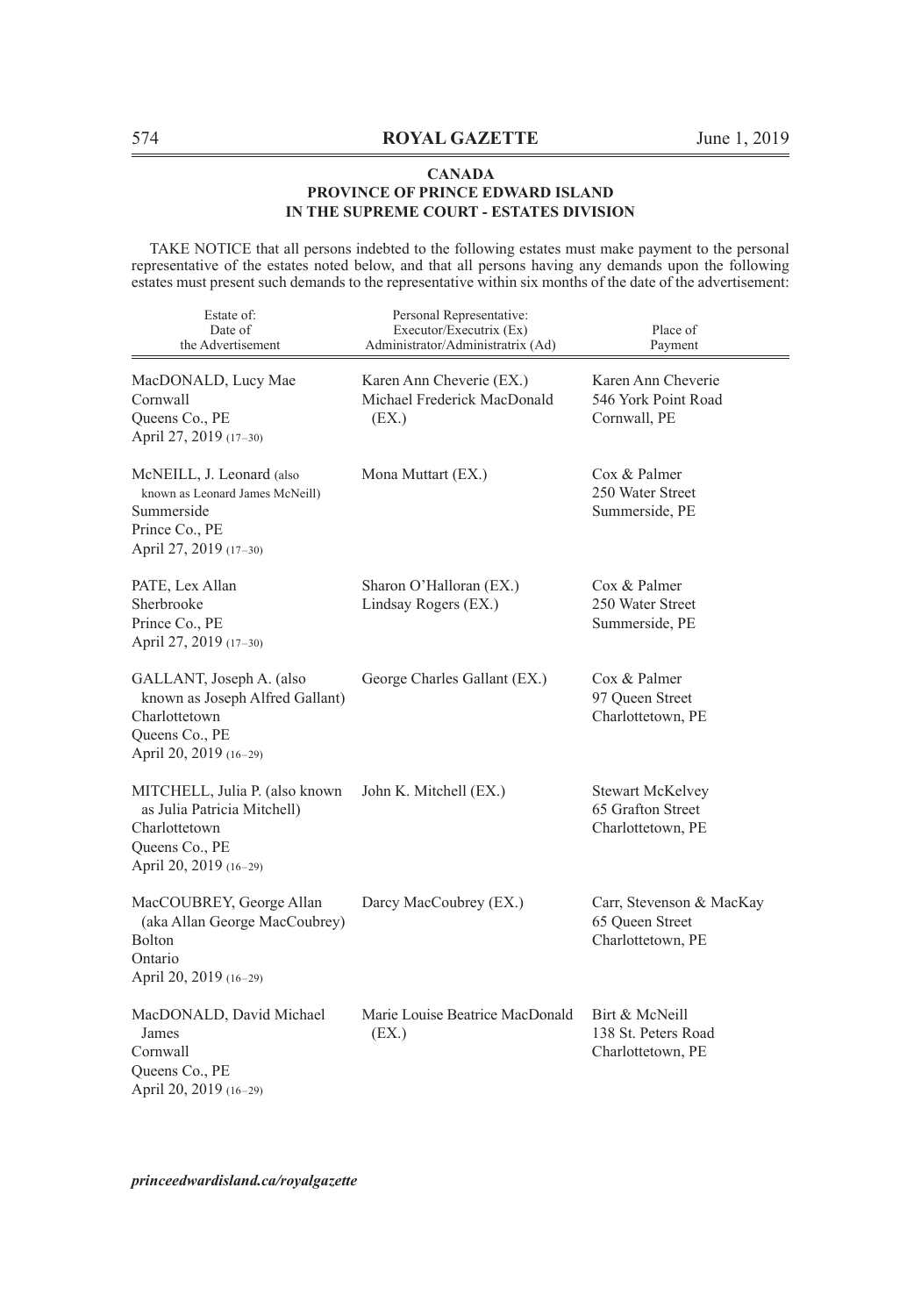TAKE NOTICE that all persons indebted to the following estates must make payment to the personal representative of the estates noted below, and that all persons having any demands upon the following estates must present such demands to the representative within six months of the date of the advertisement:

| Estate of:<br>Date of<br>the Advertisement                                                                           | Personal Representative:<br>Executor/Executrix (Ex)<br>Administrator/Administratrix (Ad) | Place of<br>Payment                                                  |
|----------------------------------------------------------------------------------------------------------------------|------------------------------------------------------------------------------------------|----------------------------------------------------------------------|
| MacKENZIE, Gordon D. (also<br>known as Gordon Daniel MacKenzie)<br>Summerside<br>April 20, 2019 (16-29)              | Spurgeon Robbins (EX.)<br>Raymond Rushton (EX.)                                          | Cox & Palmer<br>250 Water Street<br>Summerside, PE                   |
| AYLWARD, Edmond Dunston<br>(aka Edmund Dunstan Aylward)<br>Charlottetown<br>Queens Co., PE<br>April 13, 2019 (15-28) | Joanne Constable (EX.)                                                                   | E. W. Scott Dickieson, Q.C.<br>10 Pownal Street<br>Charlottetown, PE |
| COTTON, William Fenwick<br>Clinton<br>Queens Co., PE<br>April 13, 2019 (15-28)                                       | Mary Janet Cotton (EX.)                                                                  | Key Murray Law<br>494 Granville Street<br>Summerside, PE             |
| HARDY, Isabel (also known)<br>as Helen Isabel Hardy)<br>Montrose<br>Prince Co., PE<br>April 13, 2019 (15-28)         | Ivan Hardy (EX.)<br>Walter Hardy (EX.)                                                   | Cox & Palmer<br>250 Water Street<br>Summerside, PE                   |
| HOGG, Lloyd (also known<br>as Lloyd Denzil Hogg)<br>Summerside<br>Prince Co., PE<br>April 13, 2019 (15-28)           | Douglas MacMurdo (EX.)                                                                   | Cox & Palmer<br>250 Water Street<br>Summerside, PE                   |
| JENKINS, Theresa Betty<br>Crapaud<br>Queens Co., PE<br>April 13, 2019 (15-28)                                        | William Eric Jenkins (EX.)                                                               | Cox & Palmer<br>250 Water Street<br>Summerside, PE                   |
| LOEWY, David<br>East Toronto<br>Ontario<br>April 13, 2019 (15-28)                                                    | Hannah Hoppe (EX.)                                                                       | Key Murray Law<br>119 Queen Street<br>Charlottetown, PE              |
| LYNCH, Mary (also known<br>as Mary Hilda Lynch)<br>O'Leary, Prince Co., PE<br>April 13, 2019 (15-28)                 | Kathy Ann Wells (EX.)<br>Daniel Francis Lynch (EX.)                                      | Key Murray Law<br>446 Main Street<br>O'Leary, PE                     |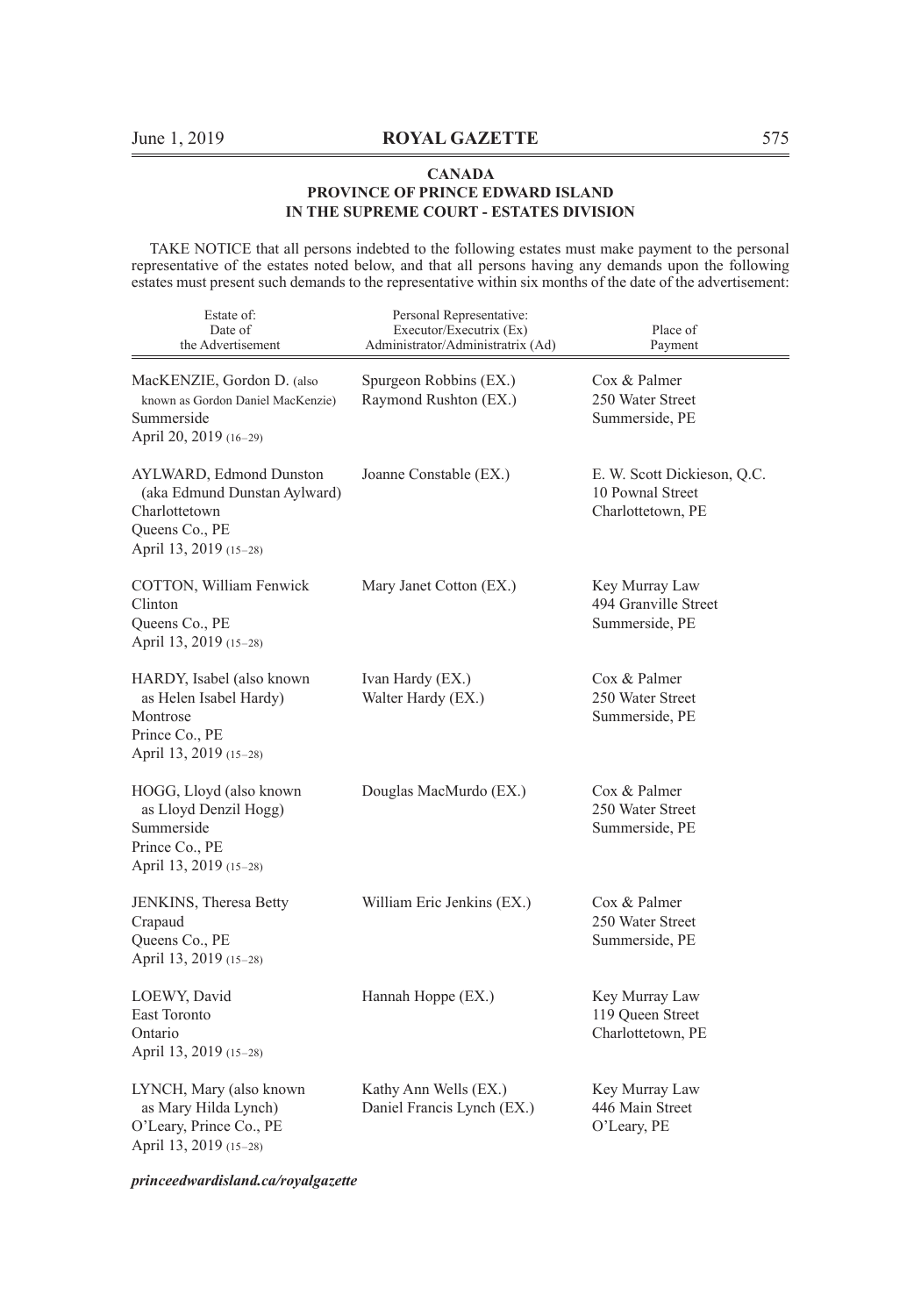TAKE NOTICE that all persons indebted to the following estates must make payment to the personal representative of the estates noted below, and that all persons having any demands upon the following estates must present such demands to the representative within six months of the date of the advertisement:

| Estate of:<br>Date of<br>the Advertisement                                                                           | Personal Representative:<br>Executor/Executrix (Ex)<br>Administrator/Administratrix (Ad) | Place of<br>Payment                                               |
|----------------------------------------------------------------------------------------------------------------------|------------------------------------------------------------------------------------------|-------------------------------------------------------------------|
| MacDONALD, Alban Hugh<br>Monticello<br>Kings Co., PE<br>April 13, 2019 (15-28)                                       | Cindy MacRae (EX.)                                                                       | Cox & Palmer<br>4A Riverside Drive<br>Montague, PE                |
| MacEACHERN, Betty Helene<br>Charlottetown<br>Queens Co., PE<br>April 13, 2019 (15-28)                                | Zandra Wilson (EX.)                                                                      | <b>Stewart McKelvey</b><br>65 Grafton Street<br>Charlottetown, PE |
| MacKINNON, Gary Joseph<br>Charlottetown<br>Queens Co., PE<br>April 13, 2019 (15-28)                                  | Gail Ann MacKinnon (EX.)                                                                 | MacNutt & Dumont<br>57 Water Street<br>Charlottetown, PE          |
| PEARDON, William Louis<br>Victoria Cross<br>Kings Co., PE<br>April 13, 2019 (15-28)                                  | Glenna Ann Campbell-Peardon<br>(EX.)                                                     | Cox & Palmer<br>4A Riverside Drive<br>Montague, PE                |
| MacDONALD, James Charles<br>(also known as Jim MacDonald)<br>Eldon<br>Queens Co., PE<br>April 13, 2019 (15-28)       | Judy Darlene MacDonald (AD.)                                                             | Campbell Stewart<br>137 Queen Street<br>Charlottetown, PE         |
| <b>ANDREW, Brian Hooper</b><br><b>Milton Station</b><br>Queens Co., PE<br>April 6, 2019 (14-27)                      | Carol Elizabeth Andrew (EX.)                                                             | Cox & Palmer<br>97 Queen Street<br>Charlottetown, PE              |
| <b>BUOTE, Marion Jessie</b><br>Tignish<br>Prince Co., PE<br>April 6, 2019 (14-27)                                    | Bruce Buote (EX.)                                                                        | Cox & Palmer<br>347 Church Street<br>Alberton, PE                 |
| CLEMENTS, Cecil (also known<br>as Cecil Joseph Clements)<br><b>Burton</b><br>Prince Co., PE<br>April 6, 2019 (14-27) | Kathleen Clements (EX.)                                                                  | Cox & Palmer<br>347 Church Street<br>Alberton, PE                 |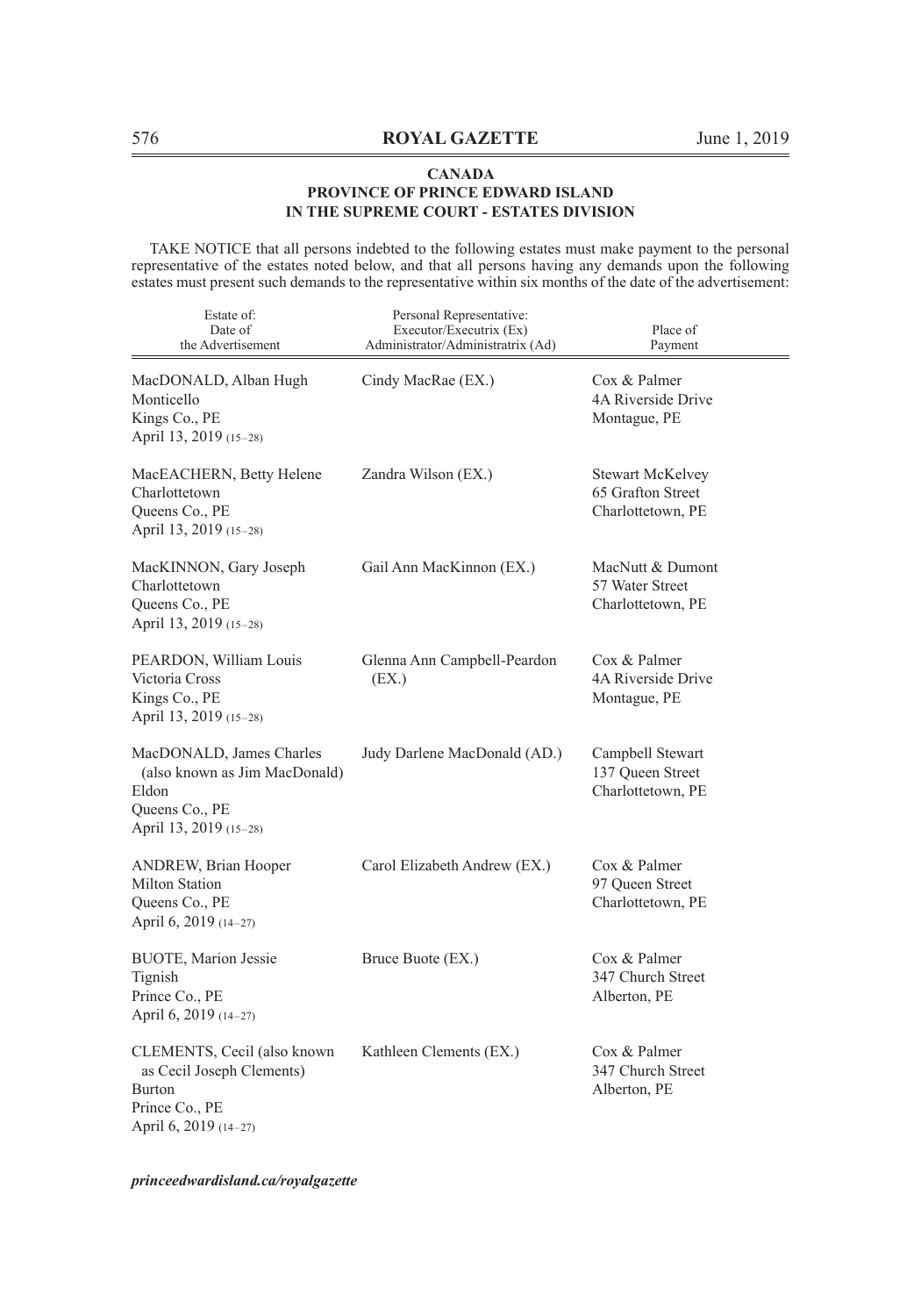TAKE NOTICE that all persons indebted to the following estates must make payment to the personal representative of the estates noted below, and that all persons having any demands upon the following estates must present such demands to the representative within six months of the date of the advertisement:

| Estate of:<br>Date of<br>the Advertisement                                                                                    | Personal Representative:<br>Executor/Executrix (Ex)<br>Administrator/Administratrix (Ad) | Place of<br>Payment                                               |
|-------------------------------------------------------------------------------------------------------------------------------|------------------------------------------------------------------------------------------|-------------------------------------------------------------------|
| MacCORMAC, Ronald David<br>(also known as David R. MacCormac)<br>Charlottetown, PE<br>Queens Co., PE<br>April 6, 2019 (14-27) | Shaun MacCormac (EX.)<br>Marlene MacInnis (EX.)                                          | Shaun MacCormac<br>Charlottetown, PE                              |
| MacKINNON, Cyril Glen<br>Murray River<br>Kings Co. PE<br>April 6, 2019 (14-27)                                                | Margaret Dianne MacKinnon<br>(EX.)                                                       | Carr, Stevenson & MacKay<br>65 Queen Street<br>Charlottetown, PE  |
| MacPHEE, J. Wayne<br>Montague<br>Kings Co., PE<br>April 6, 2019 (14-27)                                                       | Deborah A. MacPhee (EX.)                                                                 | Cox & Palmer<br>4A Riverside Drive<br>Montague, PE                |
| MAYNE, Evelyn Maria<br>Emerald<br>Queens Co., PE<br>April 6, 2019 (14-27)                                                     | Barry Mayne (EX.)                                                                        | Key Murray Law<br>494 Granville Street<br>Summerside, PE          |
| STEWART, Byron James<br>Crapaud<br>Queens Co., PE<br>April 6, 2019 (14-27)                                                    | Kent Byron Stewart (EX.)<br>Kathy Anne MacLeod (also<br>known as Kathy Sherren) (EX.)    | Key Murray Law<br>494 Granville Street<br>Summerside, PE          |
| POWER, James Edmund<br>Charlottetown<br>Queens Co., PE<br>April 6, 2019 (14-27)                                               | Kenneth Power (EX.)<br>Eugene Power (EX.)                                                | Carr, Stevenson & MacKay<br>65 Queen Street<br>Charlottetown, PE  |
| KRIVOGUZOVS, Thomas Martin<br>Slemon Park<br>Prince Co., PE<br>April 6, 2019 (14-27)                                          | Janice MacCormac (AD.)                                                                   | Collins & Associates<br>134 Kent Street<br>Charlottetown, PE      |
| BERNARD, Avis Elaine<br>Clinton<br>Queens Co., PE<br>March 30, 2019 (13-26)                                                   | Kathleen MacDonald (EX.)                                                                 | <b>Stewart McKelvey</b><br>65 Grafton Street<br>Charlottetown, PE |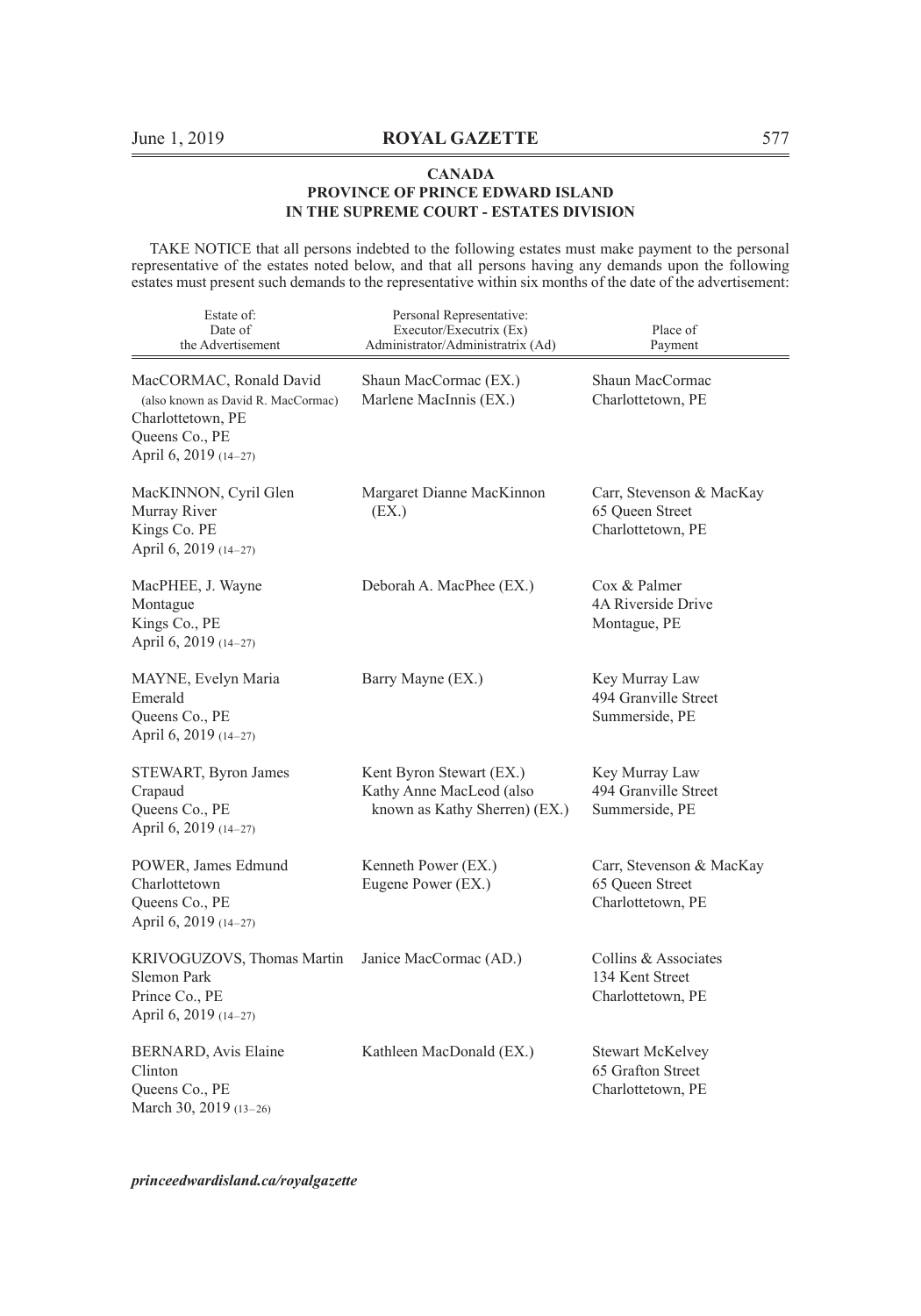TAKE NOTICE that all persons indebted to the following estates must make payment to the personal representative of the estates noted below, and that all persons having any demands upon the following estates must present such demands to the representative within six months of the date of the advertisement:

| Estate of:<br>Date of<br>the Advertisement                                                                            | Personal Representative:<br>Executor/Executrix (Ex)<br>Administrator/Administratrix (Ad) | Place of<br>Payment                                              |
|-----------------------------------------------------------------------------------------------------------------------|------------------------------------------------------------------------------------------|------------------------------------------------------------------|
| DONALD, Marion Sophie<br>O'Leary<br>Prince Co., PE<br>March 30, 2019 (13-26)                                          | Della Rae Rix (also known<br>as Della Donald Rix) (EX.)<br>Darrell Donald (EX.)          | Cox & Palmer<br>347 Church Street<br>O'Leary, PE                 |
| JOLLIMORE, Lauretta Isabel<br>Springbrook<br>Queens Co., PE<br>March 30, 2019 (13-26)                                 | Cheryl Dawn Jollimore Reid (EX.)<br>Donald Leslie Jollimore (EX.)                        | Key Murray Law<br>494 Granville Street<br>Summerside, PE         |
| JOLLIMORE, Roland James Merrill<br>Springbrook<br>Queens Co., PE<br>March 30, 2019 (13-26)                            | Cheryl Dawn Jollimore Reid (EX.)<br>Donald Leslie Jollimore (EX.)                        | Key Murray Law<br>494 Granville Street<br>Summerside, PE         |
| EVANS, Rowland Llewellyn<br>North Carleton<br>Prince Co., PE<br>March 30, 2019 (13-26)                                | Gary Llewellyn Evans (EX.)                                                               | Carr, Stevenson & MacKay<br>65 Queen Street<br>Charlottetown, PE |
| MacINTYRE, Ambrose Francis<br>(also known as Bruce MacIntyre)<br>Rollo Bay<br>Kings Co., PE<br>March 30, 2019 (13-26) | Beulah MacIntyre (EX.)                                                                   | Allen J. MacPhee Law Corp.<br>106 Main Street<br>Souris, PE      |
| WADDELL, Audrey<br>Crapaud<br>Queens Co., PE<br>March 30, 2019 (13-26)                                                | Canda L. Long (EX.)<br>Carla N. Fenerty (EX.)                                            | Campbell Stewart<br>137 Queen Street<br>Charlottetown, PE        |
| DOUCETTE, Robert Emanuel<br>Charlottetown<br>Queens Co., PE<br>March 30, 2019 (13-26)                                 | Wendy Peters (AD.)                                                                       | Carr, Stevenson & MacKay<br>65 Queen Street<br>Charlottetown, PE |
| FORTCH, Helen Marie Paulette<br>O'Leary<br>Prince Co., PE<br>March 30, 2019 (13-26)                                   | Charles Lloyd MacDonald (AD.)                                                            | Key Murray Law<br>446 Main Street<br>O'Leary, PE                 |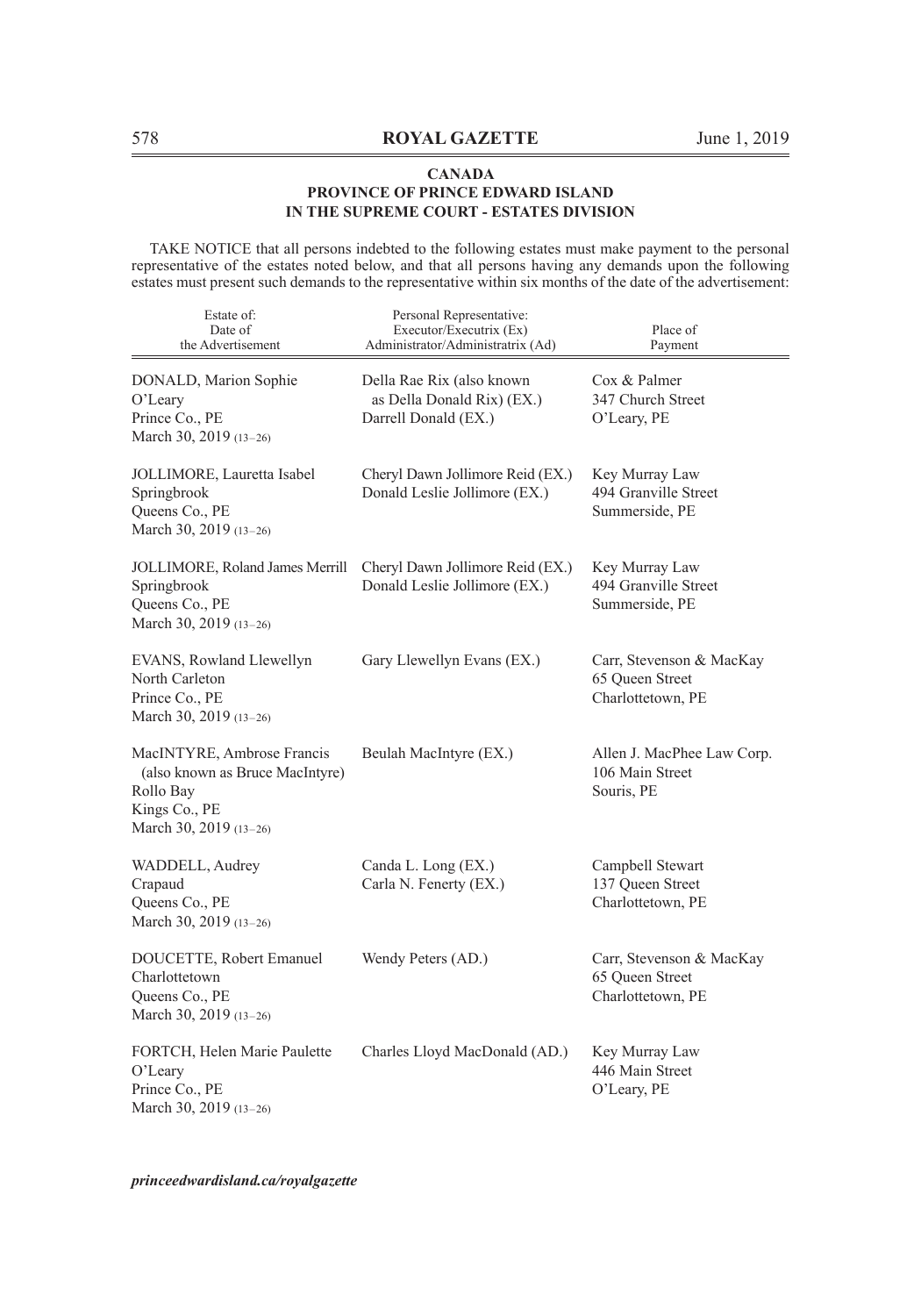TAKE NOTICE that all persons indebted to the following estates must make payment to the personal representative of the estates noted below, and that all persons having any demands upon the following estates must present such demands to the representative within six months of the date of the advertisement:

| Estate of:<br>Date of<br>the Advertisement                                                                                   | Personal Representative:<br>Executor/Executrix (Ex)<br>Administrator/Administratrix (Ad) | Place of<br>Payment                                               |
|------------------------------------------------------------------------------------------------------------------------------|------------------------------------------------------------------------------------------|-------------------------------------------------------------------|
| GAUDET, Christopher Joseph<br>Nail Pond<br>Prince Co., PE<br>March 30, 2019 (13-26)                                          | Chelsey Lil Aleata Gaudet (AD.)                                                          | Cox & Palmer<br>347 Church Street<br>Alberton, PE                 |
| BLACQUIERE, Joseph Edwin<br>North Rustico<br>Queens Co., PE<br>March 23, 2019 (12-25)                                        | Debbie Cormier (EX.)                                                                     | E.W. Scott Dickieson Law<br>10 Pownal Street<br>Charlottetown, PE |
| FELDSTEIN, Sol<br>Charlottetown<br>Queens Co., PE<br>March 23, 2019 (12-25)                                                  | Peter Feldstein (EX.)                                                                    | T. Daniel Tweel<br>105 Kent Street<br>Charlottetown, PE           |
| GARNHUM, Beatrice Christina<br>(aka Beatrice Christena Garnham)<br>Charlottetown<br>Queens Co., PE<br>March 23, 2019 (12-25) | Bonnie Mitchell (EX.)                                                                    | HBC Law Corp.<br>25 Queen Street<br>Charlottetown, PE             |
| KNOX, John Donald<br>Halifax<br>Nova Scotia<br>March 23, 2019 (12-25)                                                        | Mary Patricia Knox (EX.)                                                                 | Key Murray Law<br>119 Queen Street<br>Charlottetown, PE           |
| LLEWELLYN, Theresa Mary<br>Charlottetown<br>Queens Co., PE<br>March 23, 2019 (12-25)                                         | Paul Llewellyn (EX.)<br>Derek Llewellyn (EX.)                                            | E.W. Scott Dickieson Law<br>10 Pownal Street<br>Charlottetown, PE |
| MacKENZIE, Robert Irving<br>Hartsville<br>Queens Co., PE<br>March 23, 2019 (12-25)                                           | Betty MacKenzie (EX.)<br>Thane MacKenzie (EX.)                                           | <b>Stewart McKelvey</b><br>65 Grafton Street<br>Charlottetown, PE |
| McGAUGHEY, Morgan<br>Charlottetown<br>Queens Co., PE<br>March 23, 2019 (12-25)                                               | Michael McGaughey (EX.)<br>Sheila McGaughey-Coyle (EX.)                                  | Philip Mullally Q.C.<br>51 University Avenue<br>Charlottetown, PE |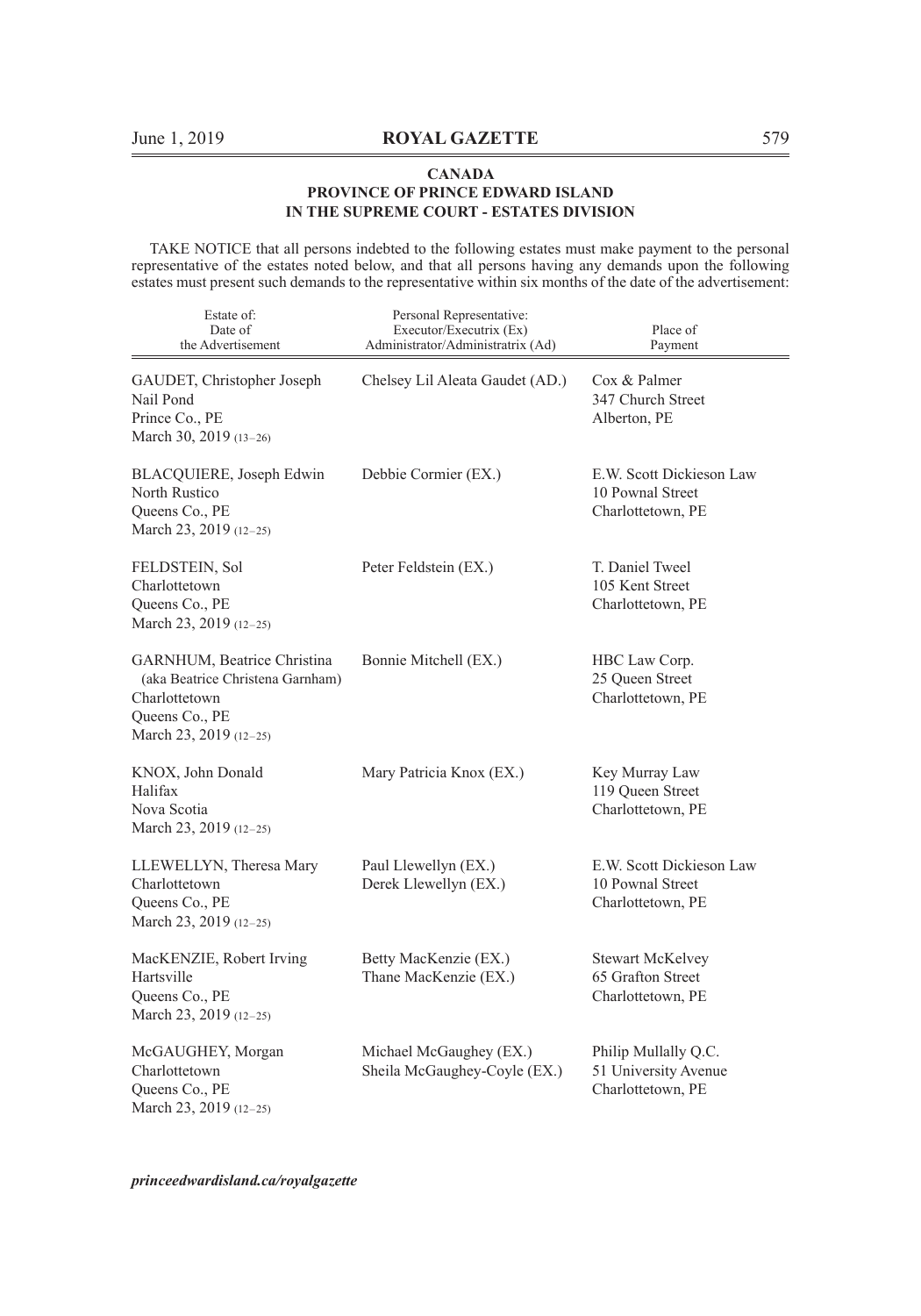TAKE NOTICE that all persons indebted to the following estates must make payment to the personal representative of the estates noted below, and that all persons having any demands upon the following estates must present such demands to the representative within six months of the date of the advertisement:

| Estate of:<br>Date of<br>the Advertisement                                                                                   | Personal Representative:<br>Executor/Executrix (Ex)<br>Administrator/Administratrix (Ad) | Place of<br>Payment                                               |
|------------------------------------------------------------------------------------------------------------------------------|------------------------------------------------------------------------------------------|-------------------------------------------------------------------|
| McGAUGHEY, Sylvia Agnes<br>Charlottetown<br>Queens Co., PE<br>March 23, 2019 (12-25)                                         | Michael McGaughey (EX.)<br>Sheila McGaughey-Coyle (EX.)                                  | Philip Mullally Q.C.<br>51 University Avenue<br>Charlottetown, PE |
| McKINNON, Reginald John<br>Toronto<br>Ontario<br>March 23, 2019 (12-25)                                                      | Glen Williams (EX.)                                                                      | Key Murray Law<br>446 Main Street<br>O'Leary, PE                  |
| MITCHELL, David Cansdale<br>Charlottetown<br>Queens Co., PE<br>March 23, 2019 (12-25)                                        | Daphne E. Dumont (EX.)<br>Richard C. Dumont (EX.)                                        | MacNutt & Dumont<br>57 Water Street<br>Charlottetown, PE          |
| SCOTHORNE, Jeanne G. (also<br>known as Jeanne Garforth Scothorne)<br>Hanover<br>Massachusetts, USA<br>March 23, 2019 (12-25) | Marguerite Harrold (EX.)                                                                 | Cox & Palmer<br>250 Water Street<br>Summerside, PE                |
| SIMPSON, Una Catherine<br>Charlottetown<br>Queens Co., PE<br>March 23, 2019 (12-25)                                          | Helen Buntain (EX.)<br>Nancy (Johnson) Simpson (EX.)                                     | HBC Law Corp.<br>25 Queen Street<br>Charlottetown, PE             |
| YEO, Nellie Grace<br>Summerside<br>Prince Co., PE<br>March 23, 2019 (12-25)                                                  | Craig Yeo (EX.)<br>Wade Yeo (EX.)                                                        | Cox & Palmer<br>250 Water Street<br>Summerside, PE                |
| COFFIN, Mary Doreen<br>Souris<br>Kings Co., PE<br>March 23, 2019 (12-25)                                                     | Travis Coffin (AD.)                                                                      | Cox & Palmer<br>4A Riverside Drive<br>Montague, PE                |
| FUDGE, R. Wayne (also<br>known as Robert Wayne Fudge)<br>Stratford<br>Queens Co., PE<br>March 16, 2019 (11-24)               | Marie A. Fudge (EX.)                                                                     | Cox & Palmer<br>97 Queen Street<br>Charlottetown, PE              |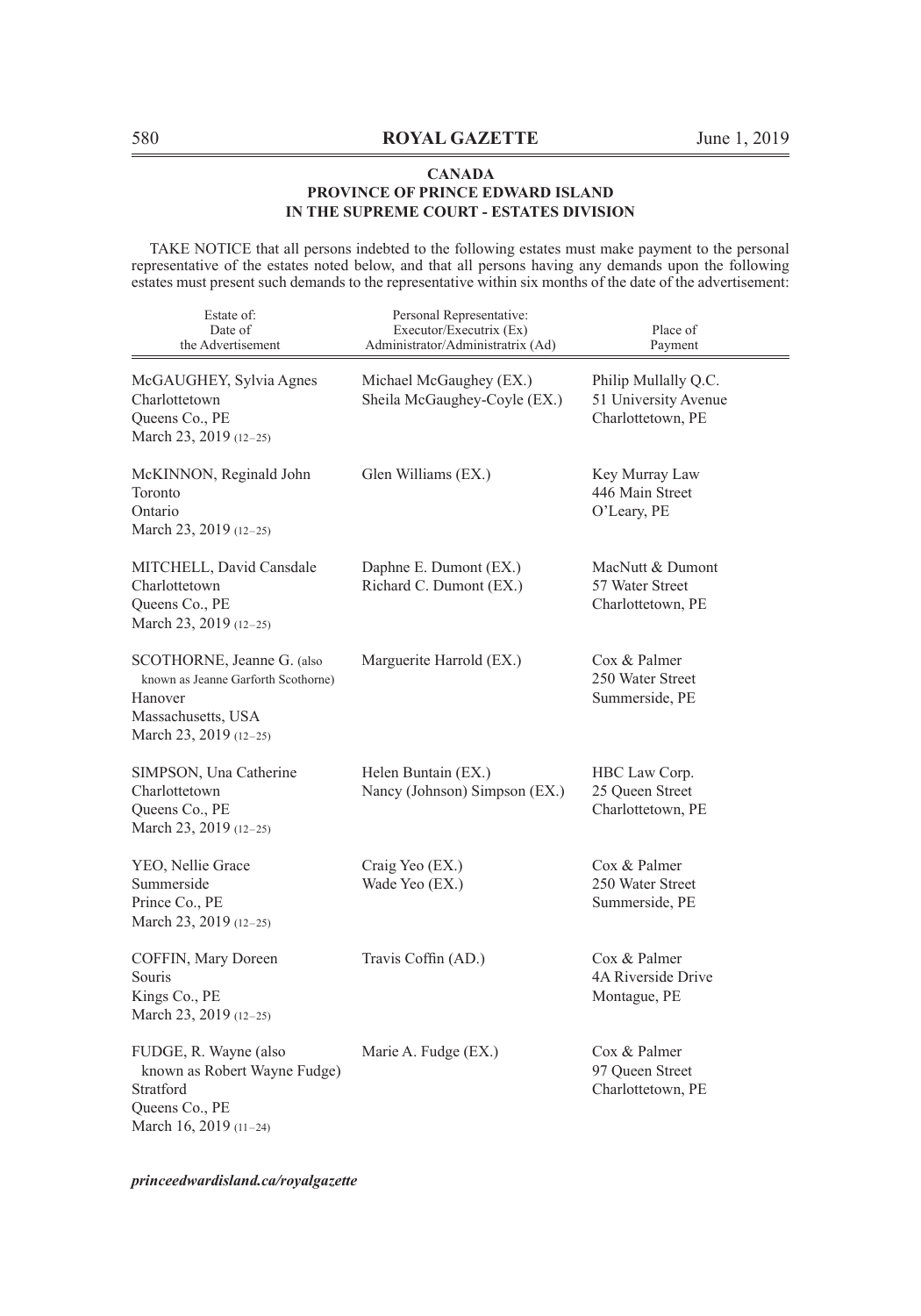TAKE NOTICE that all persons indebted to the following estates must make payment to the personal representative of the estates noted below, and that all persons having any demands upon the following estates must present such demands to the representative within six months of the date of the advertisement:

| Estate of:<br>Date of<br>the Advertisement                                                                          | Personal Representative:<br>Executor/Executrix (Ex)<br>Administrator/Administratrix (Ad) | Place of<br>Payment                                                |
|---------------------------------------------------------------------------------------------------------------------|------------------------------------------------------------------------------------------|--------------------------------------------------------------------|
| HASLAM, Marion E. (also<br>known as Marion Effie Haslam)<br>Clinton<br>Queens Co., PE<br>March 16, 2019 (11-24)     | David Haslam (EX.)                                                                       | Stewart McKelvey<br>65 Grafton Street<br>Charlottetown, PE         |
| JACKSON, Gordon<br>Naples<br>Florida, United States of America<br>March 16, 2019 (11-24)                            | Marilyn Lee McCormack (EX.)                                                              | Birt & McNeill<br>138 St. Peters Road<br>Charlottetown, PE         |
| KAYS, Lillian Anne<br>Charlottetown<br>Queens Co., PE<br>March 16, 2019 (11-24)                                     | Marina Kays (EX.)<br>Daphne E. Dumont (EX.)                                              | MacNutt & Dumont<br>57 Water Street<br>Charlottetown, PE           |
| MacKINNON, Brian Francis<br>Belfast<br>Queens Co., PE<br>March 16, 2019 (11-24)                                     | Neil M. MacKinnon (EX.)                                                                  | Peter C. Ghiz Law Office<br>240 Pownal Street<br>Charlottetown, PE |
| MacLEAN, John Albert<br>West Devon<br>Prince Co., PE<br>March 16, 2019 (11-24)                                      | Lillian Rose MacLean (EX.)                                                               | Cox & Palmer<br>250 Water Street<br>Summerside, PE                 |
| RAFFERTY, Albert Dale (also<br>known as Dale Rafferty)<br>Coleman R. R.<br>Prince Co., PE<br>March 16, 2019 (11-24) | Lisa June Hann (AD.)                                                                     | Key Murray Law<br>446 Main Street<br>O'Leary, PE                   |
| STEWART, Jordon Havelock<br>Charlottetown<br>Queens Co., PE<br>March 16, 2019 (11-24)                               | Lillian MacDonald (AD.)                                                                  | Lillian MacDonald<br>25 Westcomb Crescent<br>Charlottetown, PE     |
| BEATON, Curtis W.<br>Morell<br>Kings Co., PE<br>March 9, 2019 (10-23)                                               | Margaret Clowater (EX.)                                                                  | Ian Bailey<br>513B North River Road<br>Charlottetown, PE           |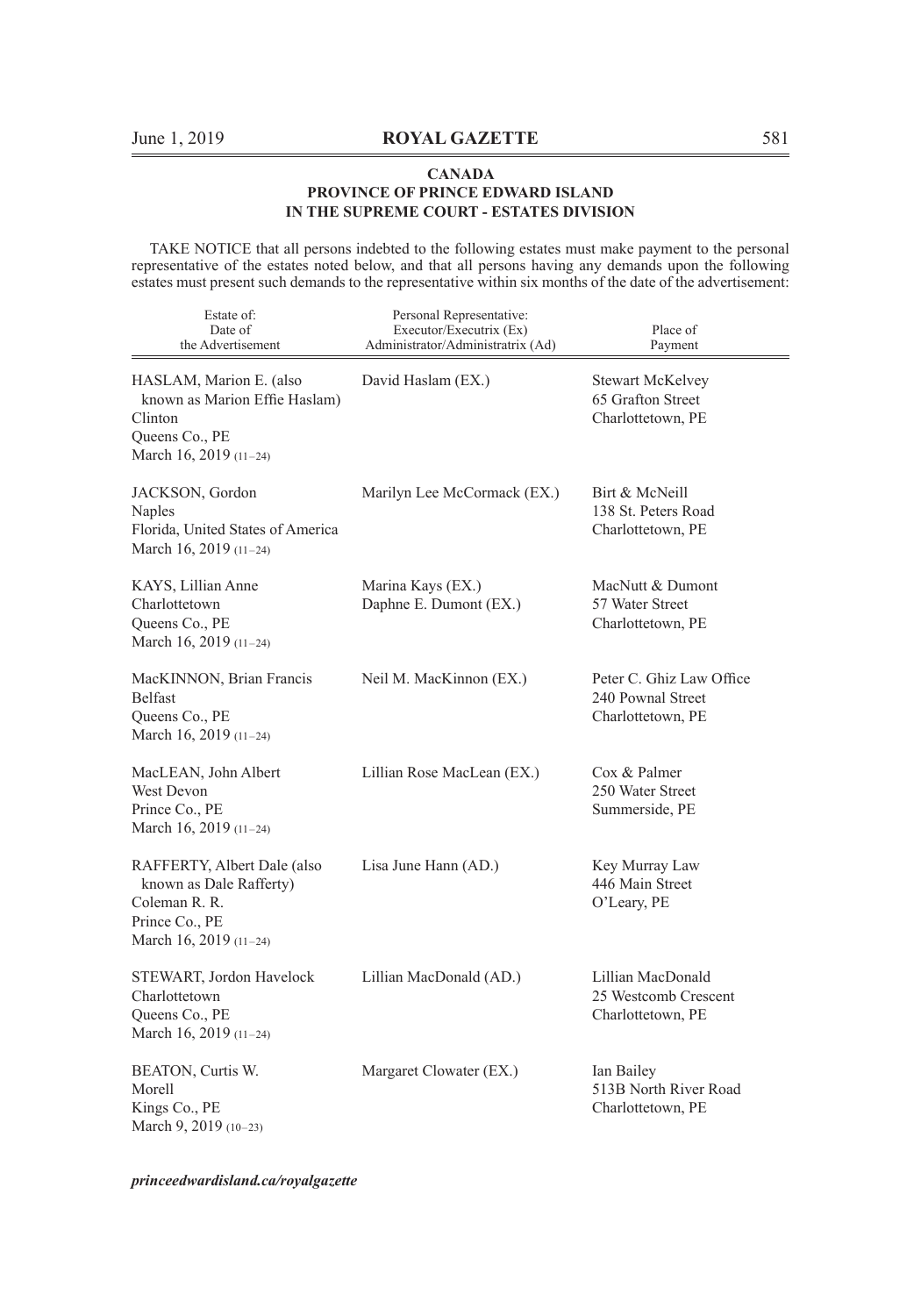TAKE NOTICE that all persons indebted to the following estates must make payment to the personal representative of the estates noted below, and that all persons having any demands upon the following estates must present such demands to the representative within six months of the date of the advertisement:

| Estate of:<br>Date of<br>the Advertisement                                                                                  | Personal Representative:<br>Executor/Executrix (Ex)<br>Administrator/Administratrix (Ad) | Place of<br>Payment                                                |
|-----------------------------------------------------------------------------------------------------------------------------|------------------------------------------------------------------------------------------|--------------------------------------------------------------------|
| <b>BOULET, Doris</b><br>Charlottetown<br>Queens Co., PE<br>March 9, 2019 (10-23)                                            | Ken McGregor (EX.)<br>Corinna McGregor (EX.)                                             | E.W. Scott Dickieson Q.C.<br>10 Pownal Street<br>Charlottetown, PE |
| DUERN, Ruth<br>Exeter<br>Ontario<br>March 9, 2019 (10-23)                                                                   | Patricia White (EX.)                                                                     | Cox & Palmer<br>347 Church Street<br>Alberton, PE                  |
| GAVIN, Freda Mary<br>Anglo Tignish<br>Prince Co., PE<br>March 9, 2019 (10-23)                                               | Arlene Gallant (EX.)                                                                     | Cox & Palmer<br>347 Church Street<br>Alberton, PE                  |
| MacDONALD, Catherine Anna<br>Whim Road<br>Kings Co., PE<br>March 9, 2019 $(10-23)$                                          | Margaret (Peggy) Anne Aitken<br>(EX.)                                                    | Cox & Palmer<br>4A Riverside Drive<br>Montague, PE                 |
| MORSE, James Norman<br>Summerside<br>Prince Co., PE<br>March 9, 2019 (10-23)                                                | Nicole Pomroy (EX.)                                                                      | Ramsay Law<br>303 Water Street<br>Summerside, PE                   |
| PARKER, Lucy D. (also known<br>as Lucy Danforth Parker)<br><b>Bedford</b><br>Massachusetts, U.S.A.<br>March 9, 2019 (10-23) | Sophia B. Parker (EX.)                                                                   | <b>Stewart McKelvey</b><br>65 Grafton Street<br>Charlottetown, PE  |
| BIRT, Joan Marie<br>Charlottetown<br>Queens Co., PE<br>March 9, 2019 (10-23)                                                | Norman Daniel Alban Birt (AD.)                                                           | Carr Stevenson & MacKay<br>65 Queen Street<br>Charlottetown, PE    |
| KEOUGH, Raymond Charles<br>Tignish<br>Prince Co., PE<br>March 9, 2019 (10-23)                                               | Robert Charles Keough (AD.)                                                              | Carla Kelly<br>102-100 School Street<br>Tignish, PE                |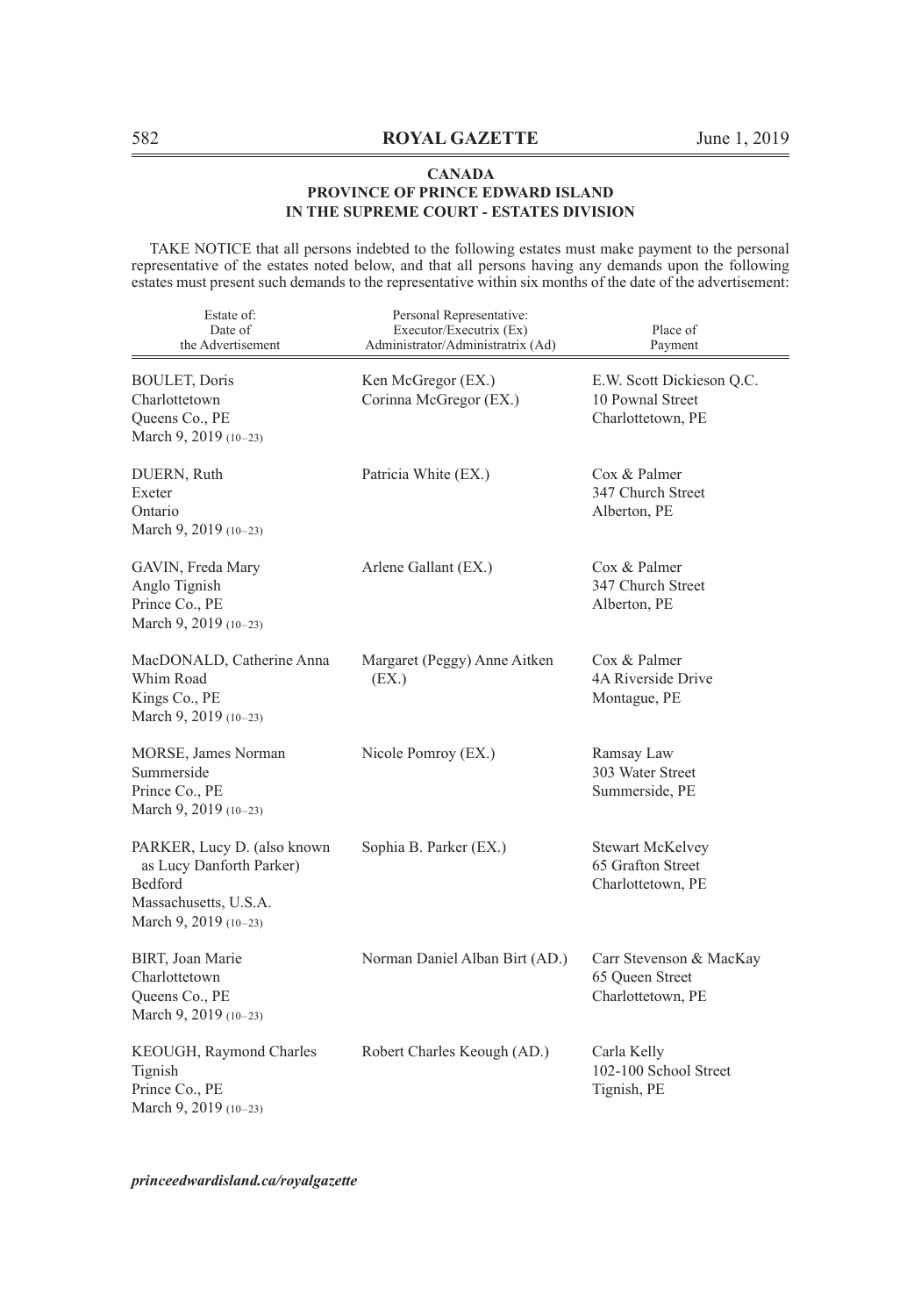TAKE NOTICE that all persons indebted to the following estates must make payment to the personal representative of the estates noted below, and that all persons having any demands upon the following estates must present such demands to the representative within six months of the date of the advertisement:

| Estate of:<br>Date of<br>the Advertisement                                                                           | Personal Representative:<br>Executor/Executrix (Ex)<br>Administrator/Administratrix (Ad) | Place of<br>Payment                                                  |
|----------------------------------------------------------------------------------------------------------------------|------------------------------------------------------------------------------------------|----------------------------------------------------------------------|
| CORRIGAN, Edna Christina<br>Charlottetown<br>Queens Co., PE<br>March 2, 2019 (9-22)                                  | J. David Corrigan (EX.)<br>Leah M. Corrigan (EX.)                                        | Carr, Stevenson & MacKay<br>65 Queen Street<br>Charlottetown, PE     |
| DOYLE, George Linus<br>Charlottetown<br>Queens Co., PE<br>March 2, 2019 (9-22)                                       | Darlene Trainor (EX.)                                                                    | T. Daniel Tweel Law<br>105 Kent Street<br>Charlottetown, PE          |
| DUNCAN, Emma Doreen<br>Charlottetown<br>Queens Co., PE<br>March 2, 2019 (9-22)                                       | Linda Darlene Reay (EX.)<br>Jo-Ann Clare Duncan (EX.)<br>Nancy Faye Heinrich (EX.)       | Carr, Stevenson & MacKay<br>65 Queen Street<br>Charlottetown, PE     |
| GALLANT, Robert Floyd<br>Charlottetown<br>Queens Co., PE<br>March 2, 2019 (9-22)                                     | Garnett Gallant (EX.)<br>Stephen J. Carpenter (EX.)                                      | Stewart McKelvey<br>65 Grafton Street<br>Charlottetown, PE           |
| GALLANT, Wanda Rose<br>Oyster Bed Bridge<br>Queens Co., PE<br>March 2, 2019 (9-22)                                   | Kimberly Gibbs (also known as<br>Kimberly Gallant and as<br>Kimberley Gallant) (EX.)     | E. W. Scott Dickieson, Q.C.<br>10 Pownal Street<br>Charlottetown, PE |
| GASS, Ora Muriel<br>Niagara Falls<br>Ontario<br>March 2, 2019 (9-22)                                                 | Karen Gass Lavery (EX.)                                                                  | Key Murray Law<br>119 Queen Street<br>Charlottetown, PE              |
| GAUTHIER, Esther Pearl<br>Souris<br>Kings Co., PE<br>March 2, 2019 (9-22)                                            | Stuart Bennett (EX.)                                                                     | Allen J. MacPhee Law<br>Corporation<br>106 Main Street<br>Souris, PE |
| JENKINS, Lloyd H. (also<br>known as Lloyd Horton Jenkins)<br>Charlottetown<br>Queens Co., PE<br>March 2, 2019 (9-22) | Harvey Jenkins (EX.)<br>Ann LaFrance (EX.)                                               | Carr, Stevenson & MacKay<br>65 Oueen Street<br>Charlottetown, PE     |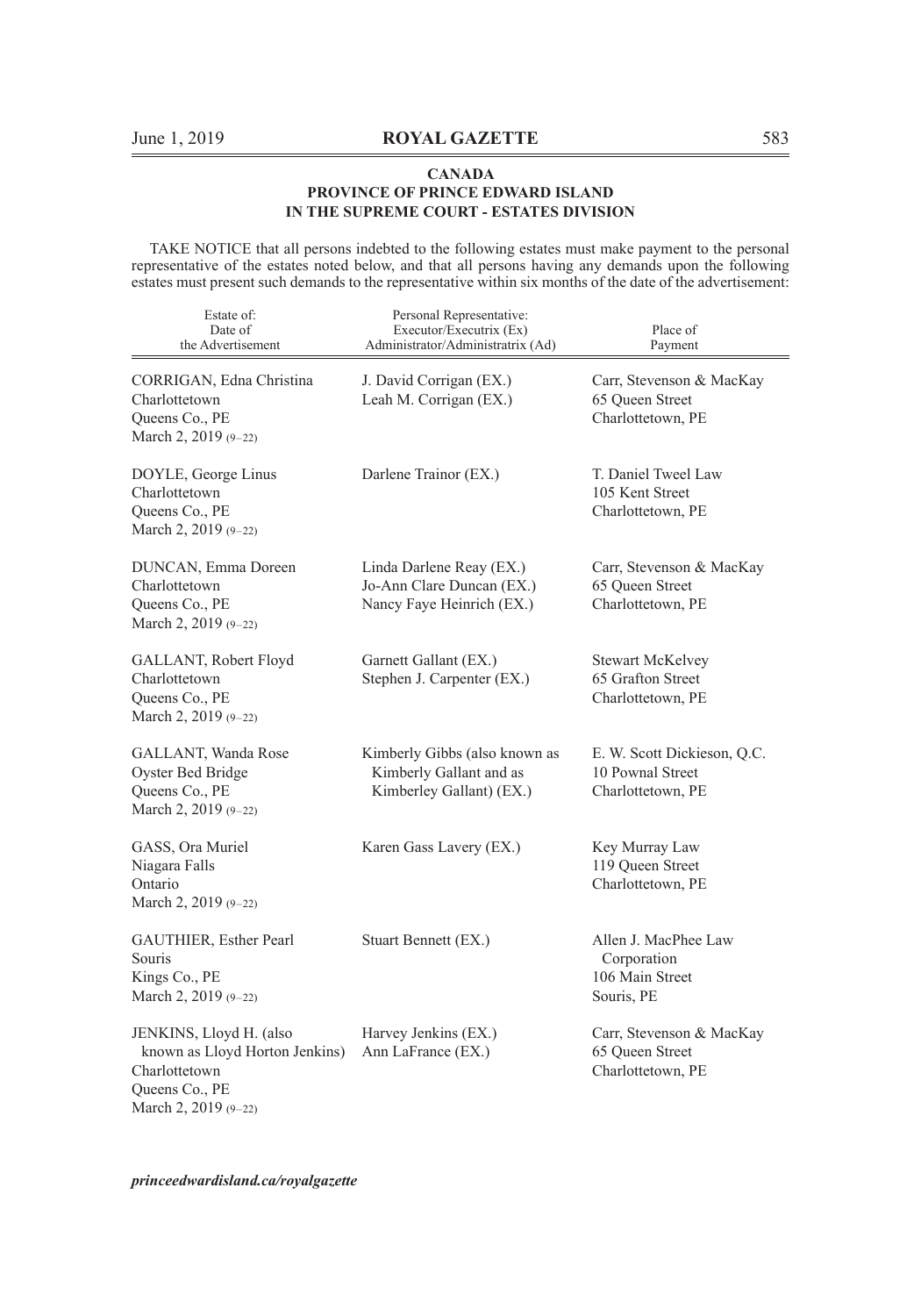TAKE NOTICE that all persons indebted to the following estates must make payment to the personal representative of the estates noted below, and that all persons having any demands upon the following estates must present such demands to the representative within six months of the date of the advertisement:

| Estate of:<br>Date of<br>the Advertisement                                                                           | Personal Representative:<br>Executor/Executrix (Ex)<br>Administrator/Administratrix (Ad) | Place of<br>Payment                                                |
|----------------------------------------------------------------------------------------------------------------------|------------------------------------------------------------------------------------------|--------------------------------------------------------------------|
| KING, Grace Mary (also<br>known as Mary Grace King)<br>Charlottetown<br>Queens Co., PE<br>March 2, 2019 (9-22)       | Robert L. King (EX.)<br>Thomas G. King (EX.)                                             | Carr, Stevenson & MacKay<br>65 Queen Street<br>Charlottetown, PE   |
| LANTZ, Eileen (also known<br>as Eileen Mary Lantz)<br>Clinton, Prince Co., PE<br>March 2, 2019 (9-22)                | David John Lantz (EX.)                                                                   | Cox & Palmer<br>250 Water Street<br>Summerside, PE                 |
| MacKENZIE, Marion Matilda<br>(also known as Marion M. MacKenzie)<br>Belfast, Queens Co., PE<br>March 2, $2019(9-22)$ | Robert Douglas MacKenzie (EX.)<br>Barbara Ann Gillis (EX.)                               | Campbell Lea<br>65 Water Street<br>Charlottetown, PE               |
| O'GRADY, Brendan Anthony<br>Charlottetown<br>Queens Co., PE<br>March 2, 2019 (9-22)                                  | Michael Anthony O'Grady (EX.)<br>Cathleen Claire O'Grady (EX.)                           | Philip Mullally, Q.C.<br>51 University Avenue<br>Charlottetown, PE |
| PROFITT, Jean Borthwick<br>Crapaud<br>Queens Co., PE<br>March 2, 2019 (9-22)                                         | Larry MacKinnon (EX.)<br>Donna Myers (EX.)                                               | Key Murray Law<br>494 Granville Street<br>Summerside, PE           |
| STEPHENSON, William Thomas<br>Kay<br>Charlottetown<br>Queens Co., PE<br>March 2, 2019 (9-22)                         | Susan Mary Whitaker (EX.)                                                                | Carr, Stevenson & MacKay<br>65 Oueen Street<br>Charlottetown, PE   |
| STRIGHT, James L. (also<br>known as James Leslie Stright)<br>Summerside<br>Prince Co., PE<br>March 2, 2019 $(9-22)$  | H. Kenneth Stright (EX.)                                                                 | McLellan, Brennan<br>37 Central Street<br>Summerside, PE           |
| TOOMBS, James Garth<br>North Bedeque<br>Prince Co., PE<br>March 2, 2019 (9-22)                                       | Virginia Faye Toombs (EX.)                                                               | Cox & Palmer<br>250 Water Street<br>Summerside, PE                 |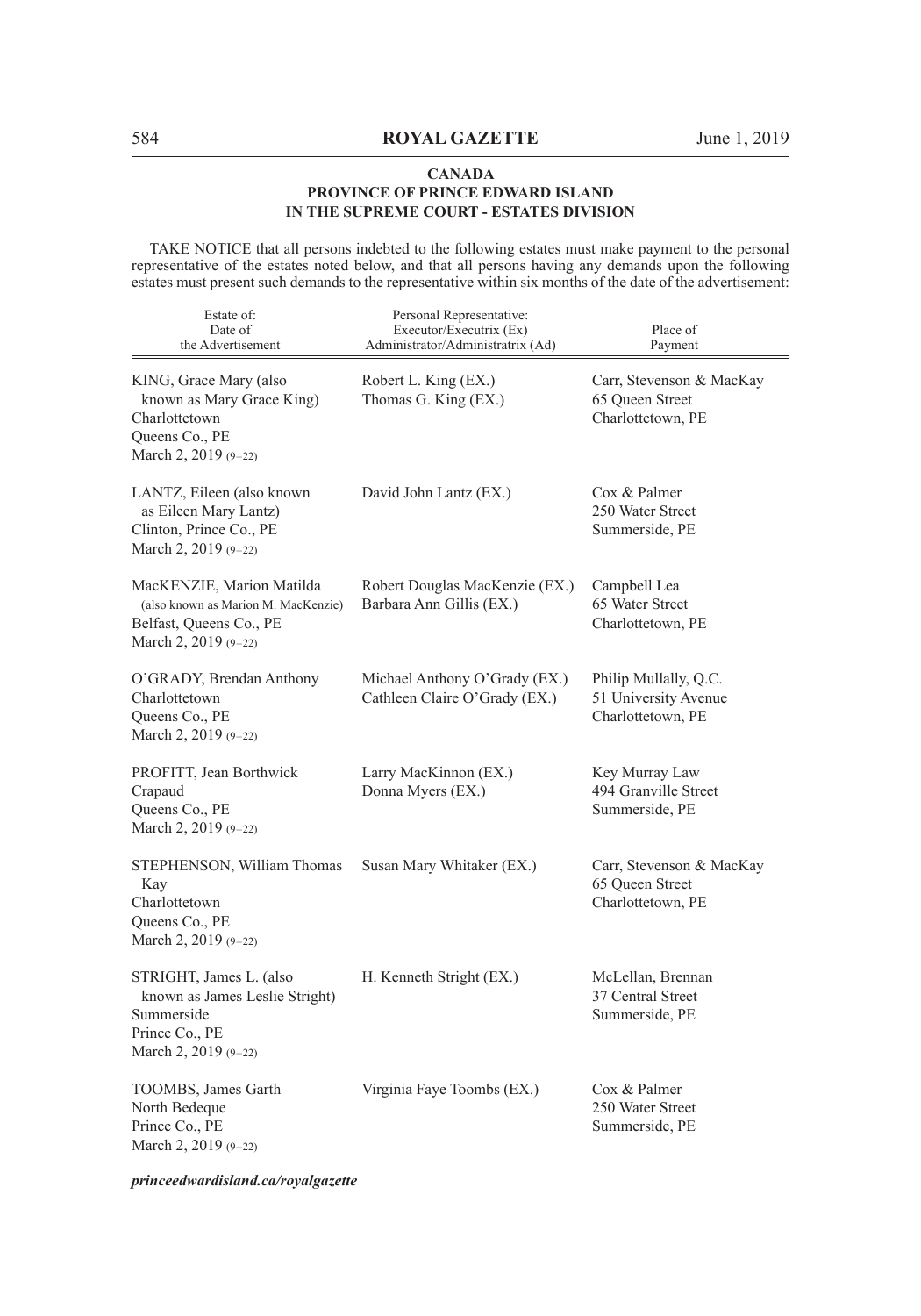#### **NOTICE OF INCORPORATION**

*Business Corporations Act* R.S.P.E.I. 1988, Cap. B-6.01

PUBLIC NOTICE is hereby given that under the *Business Corporations Act*, a certificate of Incorporation has been issued to:

Name: 102351 P.E.I. INC. 80 Upper Prince St Charlottetown, PE C1A 4S3 Incorporation Date: May 23, 2019

Name: 102354 P.E.I. INC. 33 Spring Park Rd Charlottetown, PE C1A 3X7 Incorporation Date: May 24, 2019

Name: 102357 P.E.I. INC. 3 Arcona Dr Charlottetown, PE C1A 8C9<br>ration Date: May 27, 2019 Incorporation Date:

Name: ACTIVE WELLNESS INC. 8 Reddin Hts Stratford, PE C1B 1Z4 Incorporation Date: May 24, 2019

Name: AZUL HOLDINGS CORP. 141 Kent St Charlottetown, PE C1A 1N3 Incorporation Date: May 24, 2019

Name: ELITE COLLEGE OF BUSINESS AND HEALTHCARE INC. 141 Kent St Charlottetown, PE C1A 1N3 Incorporation Date: May 23, 2019

Name: G+S DEVELOPERS LTD. 7 Babineau Av Charlottetown, PE C1A 0C9 Incorporation Date: May 21, 2019

Name: GASH HOLDINGS INC. 65 Grafton St Charlottetown, PE C1A 1K8 Incorporation Date: May 21, 2019

Name: JLM2019 HOLDINGS INC. 1447 Rte 19 New Dominion, PE C0A 1H6 Incorporation Date: May 17, 2019

*princeedwardisland.ca/royalgazette*

Name: LEW HOLDINGS INC. 855 Rustico Rd - Rte 7 North Milton, PE C1E 0X5 Incorporation Date: May 24, 2019 Name: NEXT PHASE DEVELOPMENTS INC. 65 Grafton St Charlottetown, PE C1A 1K8 Incorporation Date: May 23, 2019 Name: RED EARTH DEVELOPMENTS LTD. 211 Glenn Drive Linkletter, PE C1N 5N2 Incorporation Date: May 27, 2019 Name: REDPATH REALTY LTD. 2721 Trans Canada Hwy - Rte 1 Flat River, PE C0A 1B0 Incorporation Date: May 23, 2019 Name: UNION CORNER AUTO REPAIR INC. 4744 Rte 11 St-Raphael, PE C0B 2E0 Incorporation Date: May 06, 2019 Name: VIKIHUO1205 CONVENIENCE STORE LTD. 86 Maypoint Rd Charlottetown, PE C1E 1X1 Incorporation Date: May 22, 2019 Name: WEIR HOLDINGS INC. 53 MacLauchlan Dr Stratford, PE C1B 1N2 Incorporation Date: May 24, 2019

22

## **NOTICE OF CHANGE OF CORPORATE NAME**

 $\mathcal{L}_\text{max} = \mathcal{L}_\text{max} = \mathcal{L}_\text{max} = \mathcal{L}_\text{max} = \mathcal{L}_\text{max} = \mathcal{L}_\text{max} = \mathcal{L}_\text{max} = \mathcal{L}_\text{max} = \mathcal{L}_\text{max} = \mathcal{L}_\text{max} = \mathcal{L}_\text{max} = \mathcal{L}_\text{max} = \mathcal{L}_\text{max} = \mathcal{L}_\text{max} = \mathcal{L}_\text{max} = \mathcal{L}_\text{max} = \mathcal{L}_\text{max} = \mathcal{L}_\text{max} = \mathcal{$ 

*Companies Act* R.S.P.E.I. 1988, Cap. C-14, S. 81.1

Public Notice is hereby given that under the *Companies Act* the following corporation has changed its corporate name:

Former Name: 101312 P.E.I. INC. New Name: DR. MICHAEL CONNOLLY PROFESSIONAL CORPORATION (2019) Effective Date: May 21, 2019  $22$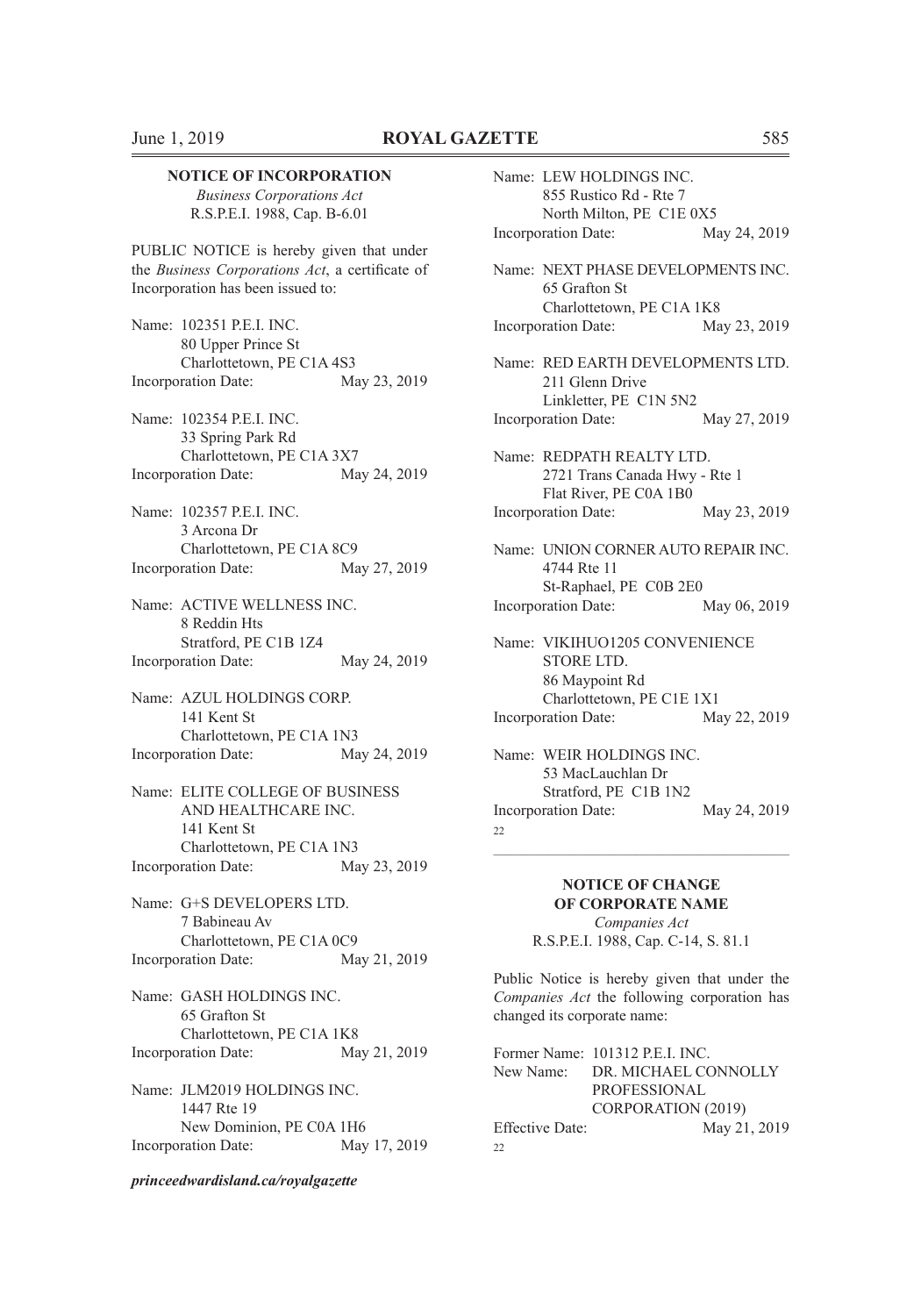#### **NOTICE OF REVIVED COMPANIES**

*Companies Act* R.S.P.E.I. 1988, Cap. C-14 s.73

Public Notice is hereby given that under the *Companies Act* the following companies have been revived:

Name: ORWELL - VERNON WATERSHED MANAGEMENT ASSOCIATION INCORPORATED Effective Date: May 22, 2019

22

## $\mathcal{L}_\text{max} = \mathcal{L}_\text{max} = \mathcal{L}_\text{max} = \mathcal{L}_\text{max} = \mathcal{L}_\text{max} = \mathcal{L}_\text{max} = \mathcal{L}_\text{max} = \mathcal{L}_\text{max} = \mathcal{L}_\text{max} = \mathcal{L}_\text{max} = \mathcal{L}_\text{max} = \mathcal{L}_\text{max} = \mathcal{L}_\text{max} = \mathcal{L}_\text{max} = \mathcal{L}_\text{max} = \mathcal{L}_\text{max} = \mathcal{L}_\text{max} = \mathcal{L}_\text{max} = \mathcal{$ **NOTICE OF REGISTRATION**

*Partnership Act* R.S.P.E.I. 1988, Cap. P-1, s.52 and s.54(1)

Public Notice is hereby given that the following Declarations have been filed under the *Partnership Act*:

Name: ALLIED UNIVERSAL SECURITY SERVICES OF CANADA Owner: Universal Protection Service of Canada Corporation Suite 1700, Park Place, 666 Burrard Street Vancouver, BC, V6C 2X8<br>ation Date: May 23, 2019 Registration Date:

Name: ANDREWS INTERNATIONAL SECURITY SERVICES Owner: Universal Protection Service of Canada Corporation Suite 1700, Park Place, 666 Burrard Street Vancouver, BC, V6C 2X8 Registration Date: May 23, 2019

Name: UNIVERSAL PROTECTION SERVICE OF CANADA **CORPORATION** Owner: Universal Protection Service of Canada Corporation Suite 1700, Park Place, 666 Burrard Street Vancouver, BC, V6C 2X8 Registration Date: May 23, 2019 Name: BEACH & BREEZE COTTAGES Owner: Shar Inns Inc. 73 Seawood Dr Stanley Bridge, PE, C0A 1E0 Registration Date: September 18, 2008 Name: BICORP Owner: Bicorp Technologies Ltd. 58 Miah Dr, Suite 2 Cornwall, PE, C0A 1H3 Registration Date: May 21, 2019 Name: GUARDSMARK Owner: Universal Protection Service of Canada Corporation Suite 1700, Park Place, 666 Burrard Street Vancouver, BC, V6C 2X8 Registration Date: May 23, 2019 Name: MY 3D WORLD Owner: 11317806 Canada Inc. 31 Douglas St Charlottetown, PE, C1A 2H9 Registration Date: May 22, 2019 Name: JAKE'S ISLAND DISC GOLF **COMPANY** Owner:Jacob Smith 45 Kirkcaldy Dr Charlottetown, PE, C1E 1G7 Registration Date: May 21, 2019 Name: MORRISON'S TILING AND MORE Owner:Jonathan Edward Morrison 17 Dunkirk St Charlottetown, PE, C1A 3Z7 Registration Date: May 22, 2019 Name: RENEWED SPIRIT TOURS Owner: Elizabeth Jorgensen 40 Woodleigh Dr, Unit 8, PO Box 132 Kensington, PE, C0B 1M0 Registration Date: May 21, 2019 Name: SHADES OF SUMMER Owner: Natalie Ann Coughlin-McInnis 1143 Mill Rd - Rte 136 Fortune Cove, PE, C0B 1V0 Registration Date: May 21, 2019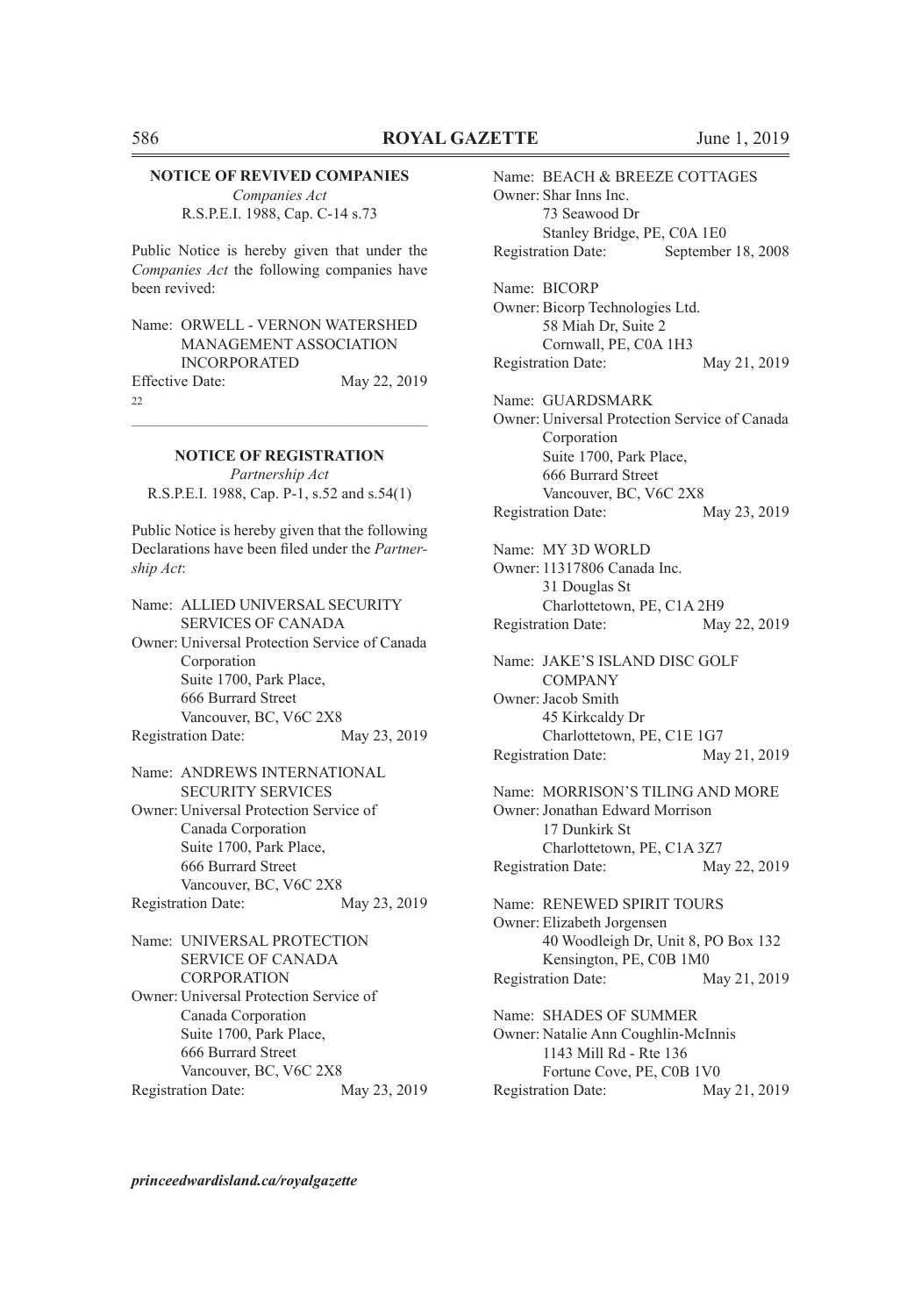Name: GH STUDIOS Owner: Travis Anthony 7 Bonnie Blink Dr Charlottetown, PE, C1C 1J9 Registration Date: May 23, 2019 Name: HAPPY SAPPY MAIL STATIONERY Owner: Kimberly Ann Roach 9 Duncan Av Stratford, PE, C1B 1L4 Registration Date: May 21, 2019 Name: LILACS AND LANTERNS GIFT **SHOP** Owner: Sally Marie Gauthier 2535 Winsloe Rd - Rte 223 Oyster Bed Bridge, PE, C1E 2Z5 Registration Date: May 23, 2019 Name: ISABELLE AUBRY EQUESTRIAN SERVICES Owner: Isabelle Aubry 1104 New Orleans Rd - Rte 239 St Patricks, PE, C0A 1N0 Registration Date: May 21, 2019 Name: PROFITT SHORT-TERM RENTALS Owner:Judy K. Profitt 5 Beaumaris Dr Brackley Beach, PE, C1E 0Z9 Registration Date: May 21, 2019 Name: GEOTERRA SURVEYS Owner: Colin Gilbert Atkinson 100 Rosebank Rd Stratford, PE, C1B 1M4 Registration Date: May 21, 2019 Name: AHIMSA ISLAND YOGA Owner: Rachelle Pike 9 Horseshoe Bl Charlottetown, PE, C1C 1R5 Registration Date: May 22, 2019 Name: LMV PRECISION LANDSCAPING Owner: Logan Vandervelden 945 Blue Shank Rd - Rte 107 Wilmot Valley, PE, C1N 4J9 Owner: Mikaela Girard 945 Blue Shank Rd - Rte 107 Wilmot Valley, PE, C1N 4J9 Registration Date: May 22, 2019

*princeedwardisland.ca/royalgazette*

Name: TINA MUNDY - OPPORTUNITIES AND SOLUTIONS Owner: Tina Marie Mundy 318 Mackenzie Dr Summerside, PE, C1N 4J8 Registration Date: May 21, 2019 Name: FOR PLANTS SAKE NATURAL HEALTH PRODUCTS Owner: Valerie Lee Montgomery 908 Ninth St, PO Box 197 Summerside, PE, C0B 2A0 Registration Date: May 26, 2019 Name: THE WISH LIST VINTAGE GOODS Owner: Kristin Stapleton 58 Green St Charlottetown, PE, C1A 2E9 Registration Date: May 22, 2019 Name: EVERETT JACKSON CARPENTRY Owner: Everett George Jackson 277 Line of Lot Rd Fortune Bridge, PE, C0A 2B0 Registration Date: May 23, 2019 Name: ISLAND LIFESTYLE EXPORTS Owner: Aaron John David Wedge 719 Water St E Summerside, PE, C1N 4J2 Owner: Kendra Janet Wedge 719 Water St E Summerside, PE, C1N 4J2 Registration Date: May 22, 2019 Name: LOCK STOCK & BARREL PROPERTY MANAGEMENT Owner: Richard David Turner 250 Keppoch Rd Stratford, PE, C1B 2J6 Registration Date: May 24, 2019 Name: TNT TECHNICAL SERVICES Owner: Brock Paquet Taylor 17 Coronation Dr Yellowknife, NT, X1A 0G4 Registration Date: May 24, 2019 Name: OFW ASIAN STORE Owner: Editha Bate 444 Central St Summerside, PE, C1N 3N7 Registration Date: May 27, 2019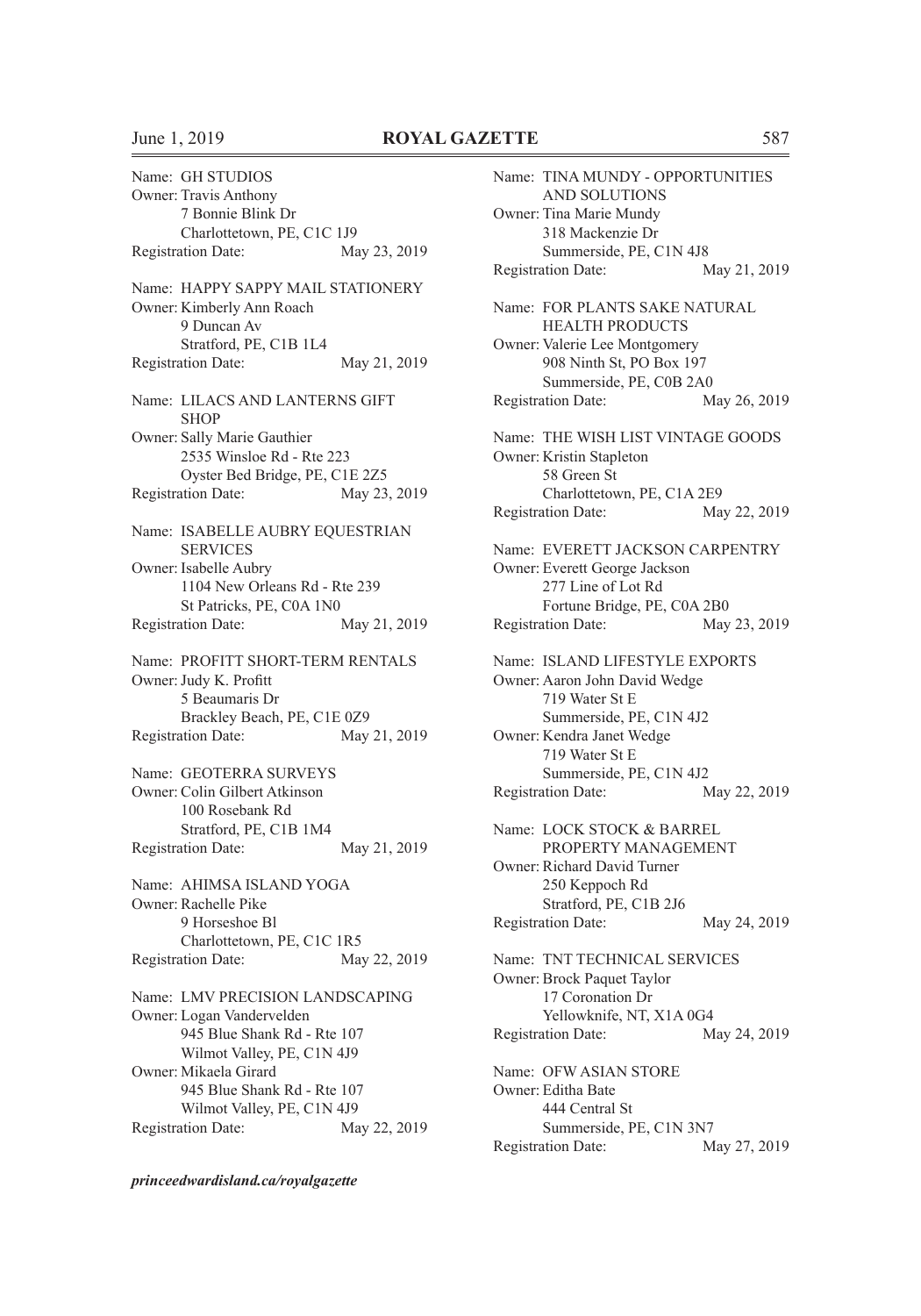| Name: STERLING BACKCHECK                  |              |
|-------------------------------------------|--------------|
| Owner: Sterling Backcheck Canada Corp.    |              |
| 595 Burrard Street, Suite 2600            |              |
| Vancouver, BC V7X 1L3                     |              |
| <b>Registration Date:</b>                 | May 21, 2019 |
| Name: MCKESSON SPECIALTY HEALTH           |              |
| Owner: McKesson Canada Corporation/       |              |
| La Corporation McKesson Canada            |              |
| 1959 Upper Water Street, Suite 900        |              |
| Halifax, NS B3J 3N2                       |              |
| <b>Registration Date:</b>                 | May 17, 2019 |
| Name: PHARMACY TECHNOLOGY                 |              |
| <b>SOLUTIONS</b>                          |              |
| Owner: McKesson Canada Corporation/       |              |
| La Corporation McKesson Canada            |              |
| 1959 Upper Water Street, Suite 900        |              |
| Halifax, NS B3J 3N2                       |              |
| <b>Registration Date:</b>                 | May 17, 2019 |
| Name: SOBEYS WHOLESALE                    |              |
| Owner: SOBEYS CAPITAL INCORPORATED/       |              |
| SOBEYS CAPITAL INCORPORÉE                 |              |
| 115 King Street                           |              |
| Stellarton, NS B0K 1S0                    |              |
| <b>Registration Date:</b>                 | May 21, 2019 |
| Name: ALTRIA INTERNATIONAL                |              |
| Owner: National Smokeless Tobacco Company |              |
| Limited/Compagnie de Tabac Sans           |              |
| <b>Fumee Nationale Limitee</b>            |              |
| 99 Bank Street, Suite 1420                |              |
| Ottawa, ON K1P 1H4                        |              |
| <b>Registration Date:</b>                 | May 23, 2019 |
| Name: FOCUS GESTION DE FLOTTE ET          |              |
| <b>CARBURANT</b>                          |              |
| Owner: Telus Communications Inc.          |              |
| 510 West Georgia Street, 7th Floor        |              |
| Vancouver, BC V6B 0M3                     |              |
| <b>Registration Date:</b>                 | May 23, 2019 |
| Name: FOCUS FLEET AND FUEL                |              |
| <b>MANAGEMENT</b>                         |              |
| Owner: Telus Communications Inc.          |              |
| 510 West Georgia Street, 7th Floor        |              |
| Vancouver, BC V6B 0M3                     |              |
| <b>Registration Date:</b>                 | May 23, 2019 |
|                                           |              |

<sup>22</sup>

**NOTICE OF APPLICATION TO DISSOLVE CORPORATION**

**FLYING FISH TRAVEL INC.**, a corporation, duly incorporated under the laws of the Province of Prince Edward Island, hereby gives notice pursuant to the *Business Corporations Act*, R.S.P.EI. 1988, Cap, B-6.01, of the Province of Prince Edward Island, that it intends to make application to the Director of Consumer, Corporate and Financial Services, Department of Justice and Public Safety, for the dissolution of the said Company.

DATED at Charlottetown, in Queens County, Province of Prince Edward Island, this 16th day of May, 2019.

> BENJAMIN HOWARD COX & PALMER Barristers & Solicitors Solicitor for the Applicant

22

## $\mathcal{L}_\text{max} = \mathcal{L}_\text{max} = \mathcal{L}_\text{max} = \mathcal{L}_\text{max} = \mathcal{L}_\text{max} = \mathcal{L}_\text{max} = \mathcal{L}_\text{max} = \mathcal{L}_\text{max} = \mathcal{L}_\text{max} = \mathcal{L}_\text{max} = \mathcal{L}_\text{max} = \mathcal{L}_\text{max} = \mathcal{L}_\text{max} = \mathcal{L}_\text{max} = \mathcal{L}_\text{max} = \mathcal{L}_\text{max} = \mathcal{L}_\text{max} = \mathcal{L}_\text{max} = \mathcal{$ **N O T I C E**

**PUBLIC NOTICE** is hereby given that under the provisions of the *Co-operative Associations Act*, a Certificate of Incorporation bearing the date the 11th day of March, 2019 has been granted to **GREEN ISLAND INVESTMENTS CO-OPERATIVE LIMITED** with head office in Summerside, Prince Edward Island.

**DATED** at Charlottetown this **1st** day of **June, 2019**.

> Steve Dowling Registrar

22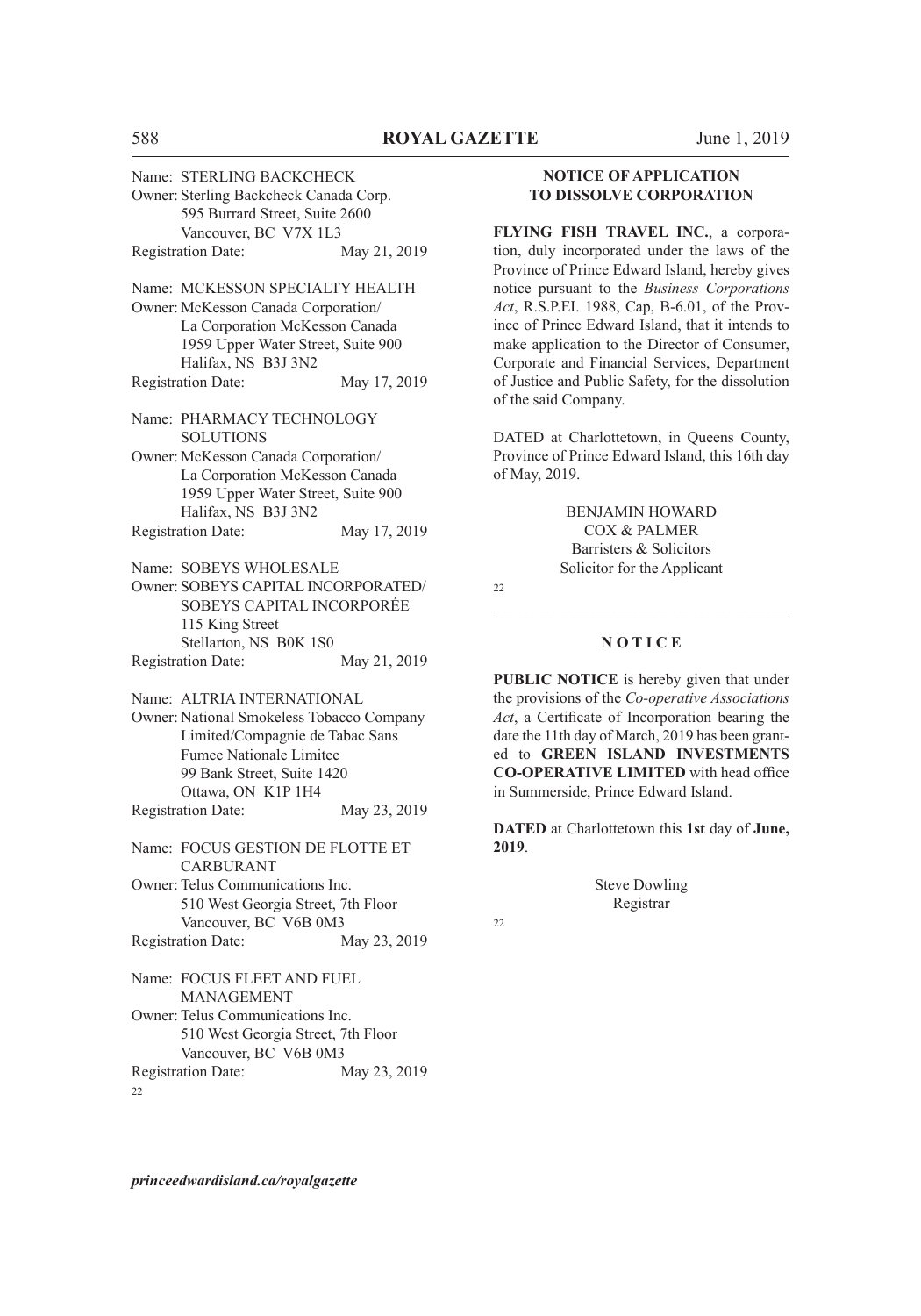#### **N O T I C E**

**PUBLIC NOTICE** is hereby given that under the provisions of the *Co-operative Associations Act*, a Certificate of Incorporation bearing the date the 15th day of March, 2019 has been granted to **WHEATLEY RIVER COMMU-NITY CO-OPERATIVE ASSOCIATION LIMITED** with head office in Wheatley River, Prince Edward Island.

**DATED** at Charlottetown this **1st** day of **June, 2019**.

> Steve Dowling Registrar

 $22$ 

#### **NOTICE CHANGE OF NAME**

 $\mathcal{L}_\text{max}$  and the contribution of the contribution of the contribution of the contribution of the contribution of the contribution of the contribution of the contribution of the contribution of the contribution of the

Be advised that a name change under the *Change of Name Act* S.P.E.I. 1997, C-59 was granted as follows:

Former Name: **Darin Qiu** Present Name: **Darin Qiuyi Ge**

May 24, 2019

Adam Peters Director of Vital Statistics

 $22$ 

#### **NOTICE CHANGE OF NAME**

 $\mathcal{L}_\text{max} = \mathcal{L}_\text{max} = \mathcal{L}_\text{max} = \mathcal{L}_\text{max} = \mathcal{L}_\text{max} = \mathcal{L}_\text{max} = \mathcal{L}_\text{max} = \mathcal{L}_\text{max} = \mathcal{L}_\text{max} = \mathcal{L}_\text{max} = \mathcal{L}_\text{max} = \mathcal{L}_\text{max} = \mathcal{L}_\text{max} = \mathcal{L}_\text{max} = \mathcal{L}_\text{max} = \mathcal{L}_\text{max} = \mathcal{L}_\text{max} = \mathcal{L}_\text{max} = \mathcal{$ 

Be advised that a name change under the *Change of Name Act* S.P.E.I. 1997, C-59 was granted as follows:

Former Name: **Lois Rubina Stewart** Present Name: **Lois Robina Stewart**

April 16, 2019

Adam Peters Director of Vital Statistics

 $22$ 

*princeedwardisland.ca/royalgazette*

#### **NOTICE MARRIAGE ACT**

Prince Edward Island [Subsection 8(1) of the Act]

Notice is hereby published that, under the authority of the *Marriage Act*, the following clergy has been **registered** for the purpose of solemnizing marriages in the province of Prince Edward Island:

#### **Robbie Sevilla**

Central Street Christian Church 83 Central Street Summerside, PEI

> Adam Peters Director of Vital Statistics

 $22$ 

#### **NOTICE MARRIAGE ACT** Prince Edward Island [Subsection 8(1) of the Act]

 $\mathcal{L}_\text{max} = \mathcal{L}_\text{max} = \mathcal{L}_\text{max} = \mathcal{L}_\text{max} = \mathcal{L}_\text{max} = \mathcal{L}_\text{max} = \mathcal{L}_\text{max} = \mathcal{L}_\text{max} = \mathcal{L}_\text{max} = \mathcal{L}_\text{max} = \mathcal{L}_\text{max} = \mathcal{L}_\text{max} = \mathcal{L}_\text{max} = \mathcal{L}_\text{max} = \mathcal{L}_\text{max} = \mathcal{L}_\text{max} = \mathcal{L}_\text{max} = \mathcal{L}_\text{max} = \mathcal{$ 

Notice is hereby published that, under the authority of the *Marriage Act*, the following clergy has been **registered** for the purpose of solemnizing marriages in the province of Prince Edward Island:

#### **Jon Stewart McLean**

Ahuva Mishpochah Messianic Congregation 14 North Street Charlottetown, PEI

> Adam Peters Director of Vital Statistics

 $22$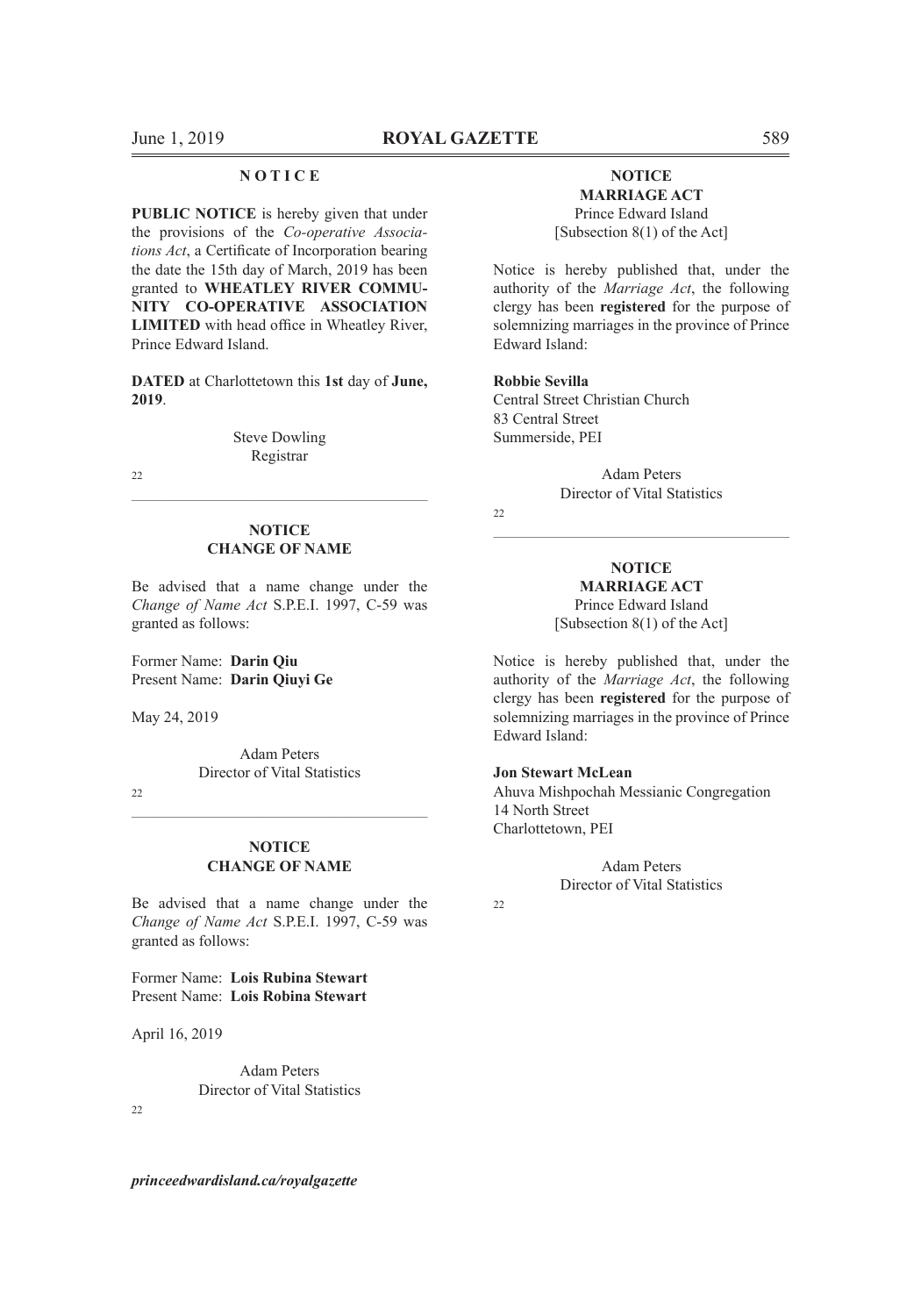#### **NOTICE MARRIAGE ACT**

Prince Edward Island [Subsection 8(1) of the Act]

Notice is hereby published that, under the authority of the *Marriage Act*, the following clergy has been **temporarily registered from June 27, 2019 to July 03, 2019** for the purpose of solemnizing marriages in the province of Prince Edward Island:

#### **Jason McVicar**

Central Street Christian Church 83 Central Street Summerside, PEI

> Adam Peters Director of Vital Statistics

 $\mathcal{L}_\text{max} = \mathcal{L}_\text{max} = \mathcal{L}_\text{max} = \mathcal{L}_\text{max} = \mathcal{L}_\text{max} = \mathcal{L}_\text{max} = \mathcal{L}_\text{max} = \mathcal{L}_\text{max} = \mathcal{L}_\text{max} = \mathcal{L}_\text{max} = \mathcal{L}_\text{max} = \mathcal{L}_\text{max} = \mathcal{L}_\text{max} = \mathcal{L}_\text{max} = \mathcal{L}_\text{max} = \mathcal{L}_\text{max} = \mathcal{L}_\text{max} = \mathcal{L}_\text{max} = \mathcal{$ 

 $22$ 

#### **NOTICE MARRIAGE ACT**

Prince Edward Island [Subsection 8(1) of the Act]

Notice is hereby published that, under the authority of the *Marriage Act*, the following clergy has been **temporarily registered from July 01, 2019 to July 31, 2019** for the purpose of solemnizing marriages in the province of Prince Edward Island:

#### **Rev. Lester Mitchell**

Summerside United Pentecostal Church 325 Pope Road Summerside, PEI

> Adam Peters Director of Vital Statistics

 $22$ 

#### **NOTICE MARRIAGE ACT**

 $\mathcal{L}_\text{max}$  and the contribution of the contribution of the contribution of the contribution of the contribution of the contribution of the contribution of the contribution of the contribution of the contribution of the

Prince Edward Island [Subsection 8(1) of the Act]

Notice is hereby published that, under the authority of the *Marriage Act*, the following clergy has been **temporarily registered from August 28, 2019 to September 03, 2019** for

*princeedwardisland.ca/royalgazette*

the purpose of solemnizing marriages in the province of Prince Edward Island:

#### **Rev. Paul MacDonald**

Diocese of Charlottetown St. Augustine's Church 2190 Church Road, Rte 243 Hunter River, PEI

> Adam Peters Director of Vital Statistics

 $\mathcal{L}_\text{max} = \mathcal{L}_\text{max} = \mathcal{L}_\text{max} = \mathcal{L}_\text{max} = \mathcal{L}_\text{max} = \mathcal{L}_\text{max} = \mathcal{L}_\text{max} = \mathcal{L}_\text{max} = \mathcal{L}_\text{max} = \mathcal{L}_\text{max} = \mathcal{L}_\text{max} = \mathcal{L}_\text{max} = \mathcal{L}_\text{max} = \mathcal{L}_\text{max} = \mathcal{L}_\text{max} = \mathcal{L}_\text{max} = \mathcal{L}_\text{max} = \mathcal{L}_\text{max} = \mathcal{$ 

 $22$ 

**NOTICE MARRIAGE ACT** Prince Edward Island [Subsection 8(1) of the Act]

Notice is hereby published that, under the authority of the *Marriage Act*, registration for the purpose of solemnizing marriages in the province of Prince Edward Island for the following clergy has been **cancelled:**

**Rev. Mark Barrett Pastor Kevin Corner James A. Halliday Rev. Ronald Harris Rev. John Meenink Rick Walton** Faith Bible Chapel 392 St. Peter's Road Charlottetown, PEI

> Adam Peters Director of Vital Statistics

 $22$ 

## $\mathcal{L}_\text{max} = \mathcal{L}_\text{max} = \mathcal{L}_\text{max} = \mathcal{L}_\text{max} = \mathcal{L}_\text{max} = \mathcal{L}_\text{max} = \mathcal{L}_\text{max} = \mathcal{L}_\text{max} = \mathcal{L}_\text{max} = \mathcal{L}_\text{max} = \mathcal{L}_\text{max} = \mathcal{L}_\text{max} = \mathcal{L}_\text{max} = \mathcal{L}_\text{max} = \mathcal{L}_\text{max} = \mathcal{L}_\text{max} = \mathcal{L}_\text{max} = \mathcal{L}_\text{max} = \mathcal{$ **INDEX TO NEW MATTER**

VOL. CXLV – NO. 22 June 1, 2019

#### **BUSINESS CORPORATIONS ACT**

**Application To Dissolve Corporation** Flying Fish Travel Inc. ................................588

#### **Incorporations**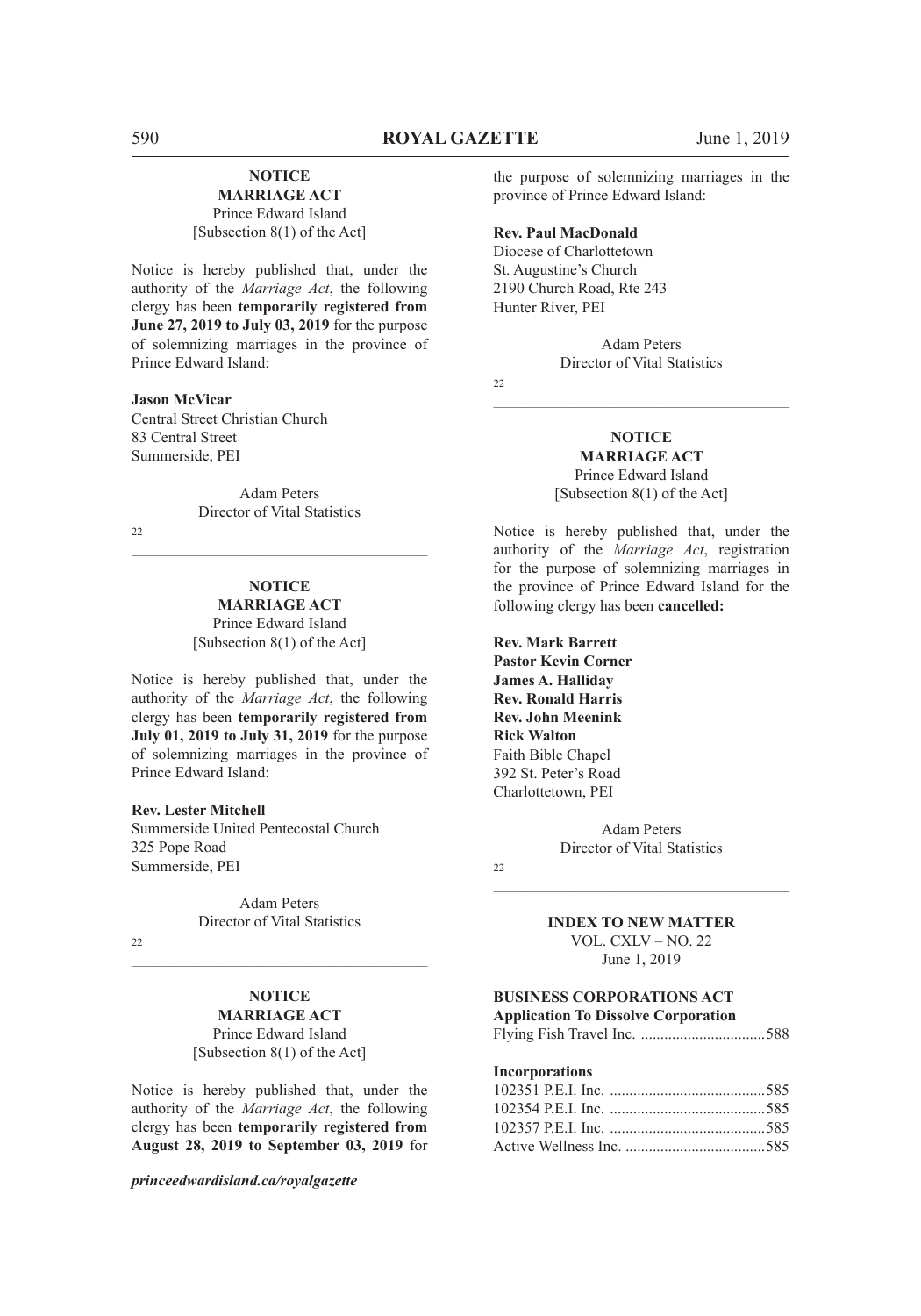### June 1, 2019 **ROYAL GAZETTE** 591

| Elite College of Business and Healthcare |  |
|------------------------------------------|--|
|                                          |  |
|                                          |  |
|                                          |  |
|                                          |  |
|                                          |  |
|                                          |  |
|                                          |  |
|                                          |  |
|                                          |  |
| VIKIHUO1205 Convenience Store Ltd. 585   |  |
|                                          |  |
|                                          |  |

#### **COMPANIES ACT NOTICES**

| <b>Change of Corporate Name</b>   |  |
|-----------------------------------|--|
|                                   |  |
| Dr. Michael Connolly Professional |  |
|                                   |  |

# **Revived Companies**

| Orwell - Vernon Watershed Management |  |
|--------------------------------------|--|
|                                      |  |

### **ESTATES**

| <b>LO TATLO</b>           |  |
|---------------------------|--|
| <b>Executors' Notices</b> |  |
|                           |  |
|                           |  |
|                           |  |
|                           |  |
|                           |  |
|                           |  |
|                           |  |

#### **MISCELLANEOUS**

## *Change of Name Act*

#### *Co-operative Associations Act*

| Certificates of Incorporation         |  |
|---------------------------------------|--|
| Green Island Investments Co-operative |  |
|                                       |  |
| <b>Wheatley River Community</b>       |  |
| Co-operative Association Limited589   |  |

#### *Marriage Act*

| Registration                                  |  |
|-----------------------------------------------|--|
|                                               |  |
|                                               |  |
|                                               |  |
| <b>Temporary Registrations</b>                |  |
|                                               |  |
|                                               |  |
|                                               |  |
| PARTNERSHIP ACT NOTICES                       |  |
| <b>Registrations</b>                          |  |
|                                               |  |
| Allied Universal Security Services of         |  |
|                                               |  |
|                                               |  |
| Andrews International Security Services586    |  |
|                                               |  |
|                                               |  |
| Everett Jackson Carpentry 587                 |  |
| Focus Fleet and Fuel Management588            |  |
| Focus Gestion de Flotte et Carburant588       |  |
| For Plants Sake Natural Health Products587    |  |
|                                               |  |
|                                               |  |
|                                               |  |
| Happy Sappy Mail Stationery587                |  |
| Isabelle Aubry Equestrian Services 587        |  |
| Jake's Island Disc Golf Company586            |  |
|                                               |  |
| Lilacs and Lanterns Gift Shop 587             |  |
| LMV Precision Landscaping 587                 |  |
| Lock Stock & Barrel Property                  |  |
|                                               |  |
| McKesson Specialty Health588                  |  |
|                                               |  |
|                                               |  |
|                                               |  |
| Pharmacy Technology Solutions588              |  |
| Profitt Short-Term Rentals587                 |  |
|                                               |  |
|                                               |  |
|                                               |  |
|                                               |  |
| Tina Mundy - Opportunities and Solutions  587 |  |
|                                               |  |
| Universal Protection Service of Canada        |  |
|                                               |  |
| Wish List Vintage Goods, The 587              |  |